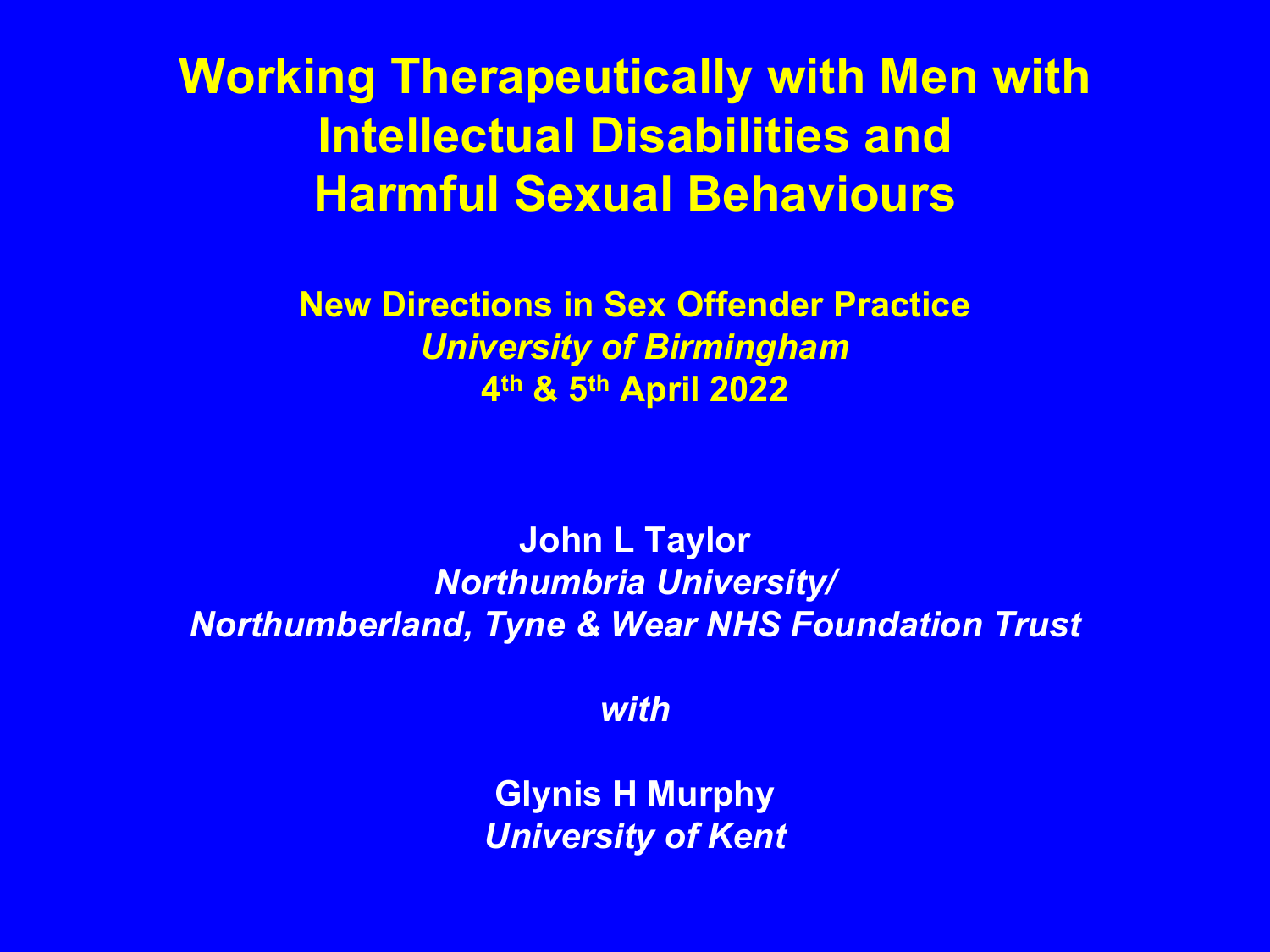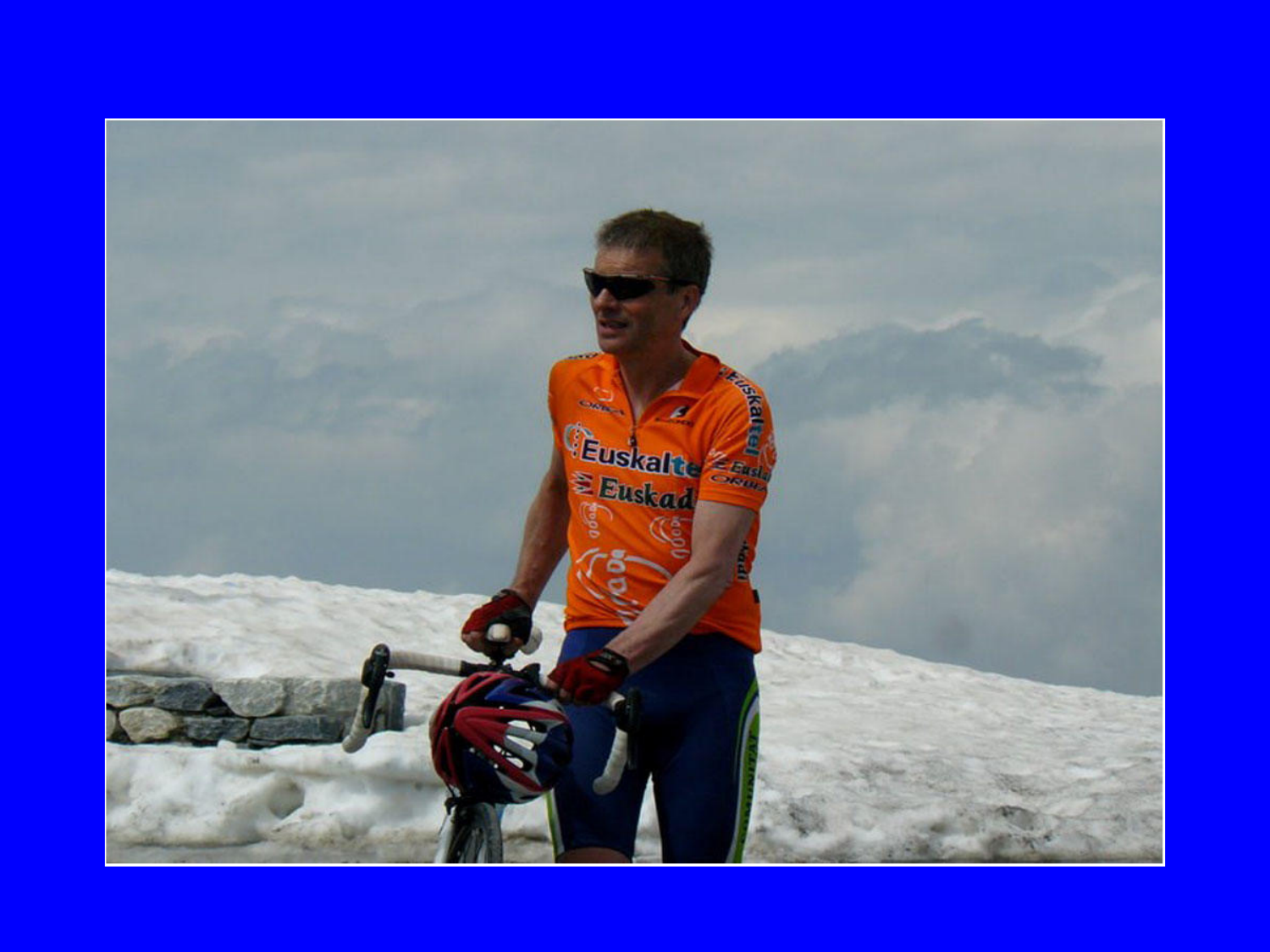### **Crime and People with Intellectual Disabilities**

- **Historically, crime and ID have been firmly linked (***Hirschi & Hindelang, 1977; Trent, 1994; Wilson & Hernstein, 1985***)**
- **"… there is no investigator who denies the fearful role of mental deficiency in the production of vice, crime and delinquency … not all criminals are feeble-minded but all feeble-minded are at least potential criminals." (***Terman, 1911***)**
- **There is robust evidence that there is a inverse relationship between low IQ and offending**
- **However, the relationship is not simple or linear; particularly when considering individuals < 1.5 standard deviations below the average IQ**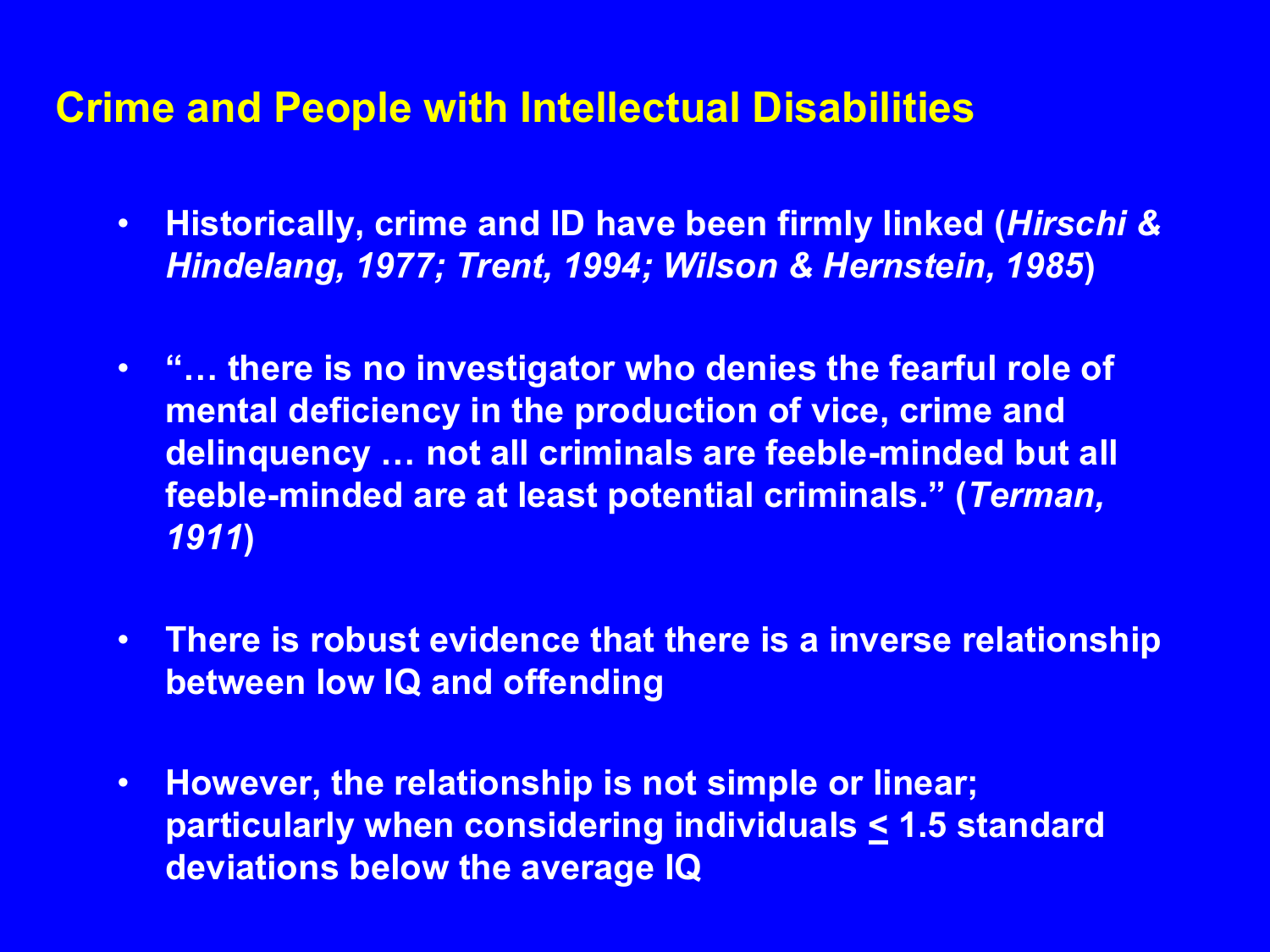### **Bivariate Relationship between IQ and Offending** *from Mears & Cochran (Criminal Justice & Behr, 2013)*

*N = 3,253 cases from the National Longitudinal Survey of Youth (MLSY) concerning self-reported offending*

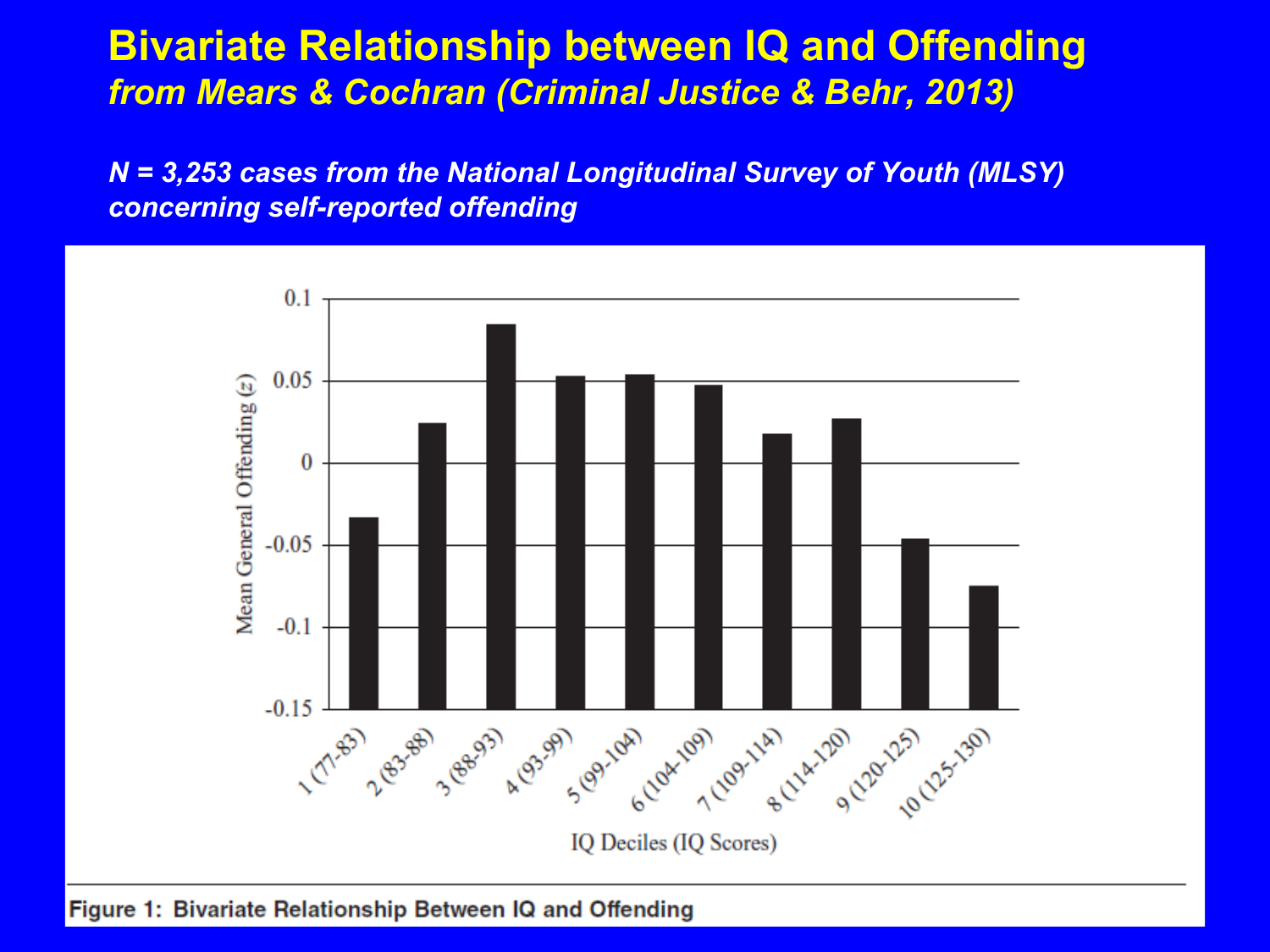### **Prevalence of Offending and People with ID**

- **Prevalence studies involving people with ID report large variations in rates of offending –** *method of identification; location of sample; stage of CJS; inclusion criteria*
- **The evidence base is poor with regard to epidemiological studies - in particular there is a dearth of well-controlled studies including non-disability comparison groups** *(Lindsay & Taylor, 2018)*
- **It is not clear, therefore, whether people with ID are over- or under-represented in the offender population**
- **Similarly, it is unclear whether offending is more prevalent amongst people with ID than those in the general population**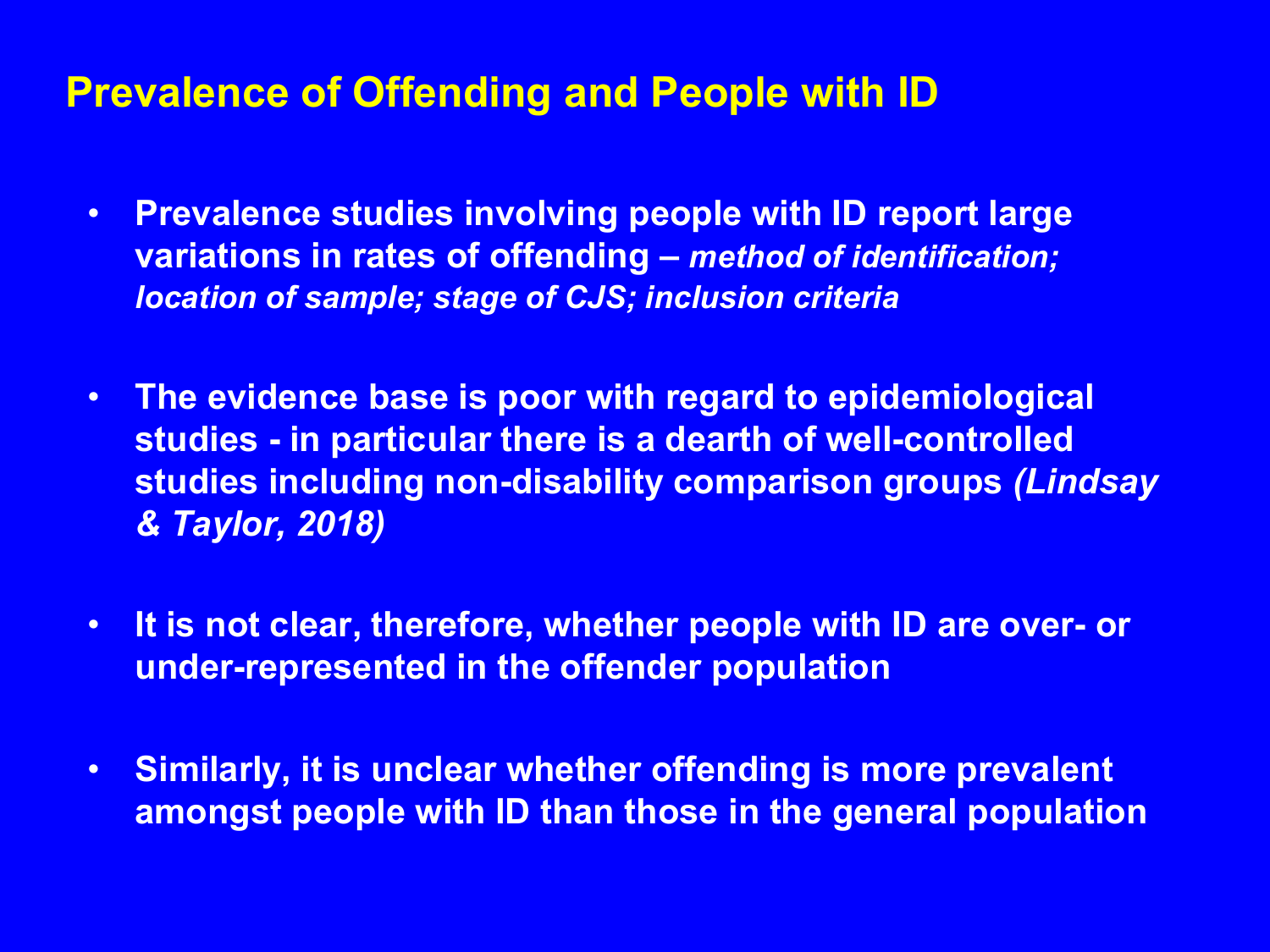### **Prevalence of** *Sexual* **Offending and People with ID**

- **Studies on the prevalence of sexual offending by people with ID have the same methodological problems**
- **Walker and McCabe (1973) found that 28% of men detained under hospital orders in the UK had committed sexual crimes**
- **Gross (1985) reported between 21% and 50% of offenders with ID in a US community programme had committed sexual offences**
- **Hayes (1991) found that 3.7% of Australian prisoners with ID had been convicted of sexual offences (cf. with 4% non-ID)**
- **Langevin & Curnoe (2008) reported 2.4% of 2,286 sex offenders referred to US university programme had ID**
- **Thus, it is unclear whether** *sexual* **offending is more – or less prevalent amongst people with ID than those in the general population**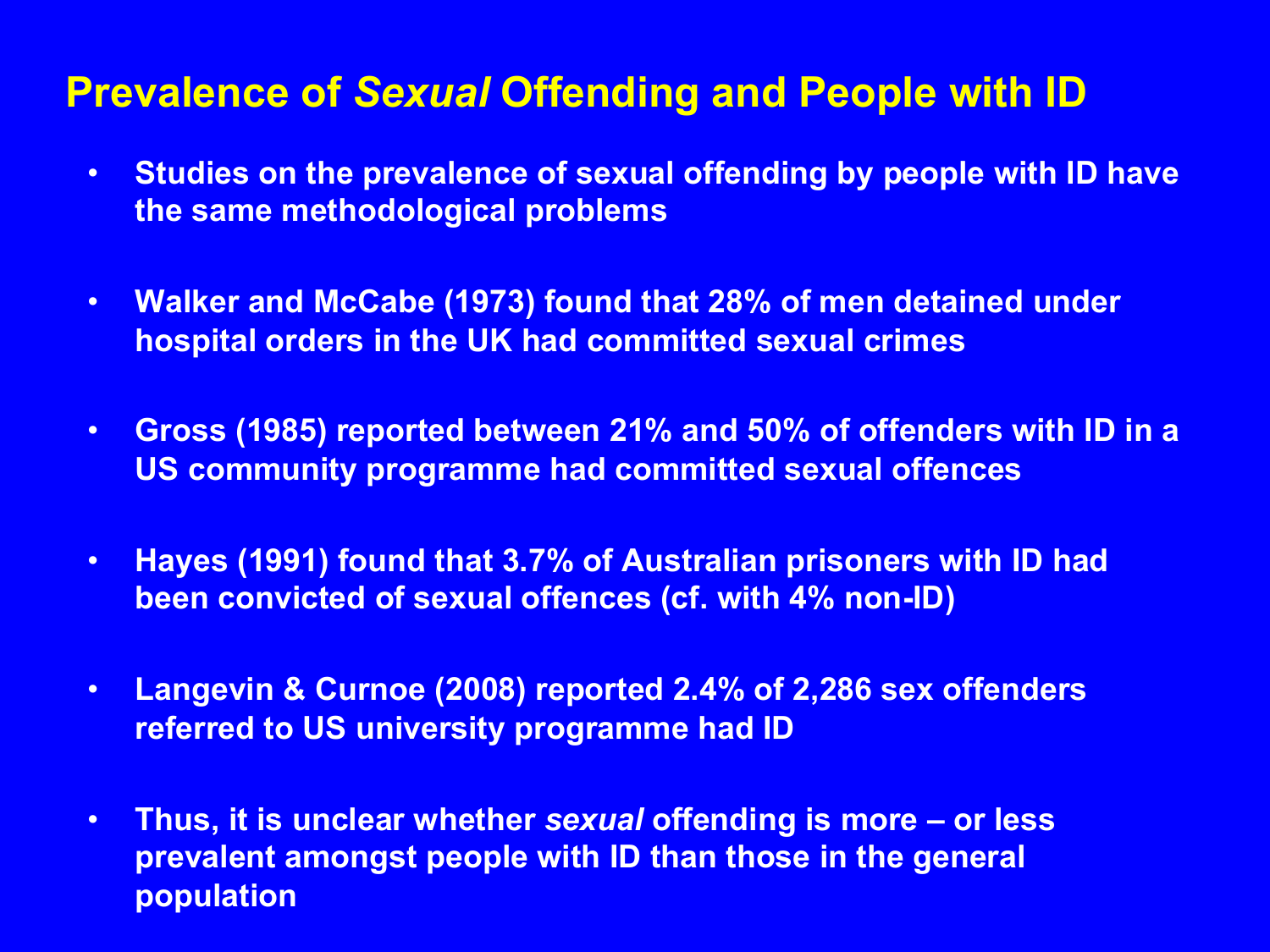# **LD Offender Pathway Study –** *antisocial and offending behaviour (N = 477)*

*- Ref***:** *O'Brien, Taylor, Lindsay, Holland et al. (2010)***.** *JofLD&OB*

| <b>Index Antisocial/Offending Bhr</b> | <b>Frequency</b><br>(%) |  |
|---------------------------------------|-------------------------|--|
| <b>Offences against the person</b>    |                         |  |
| <b>Physical aggression</b>            | 238(50)                 |  |
| <b>Verbal aggression</b>              | 158 (33)                |  |
| <b>Inappropriate sexual - contact</b> | 69 (15)                 |  |
| Inappropriate sexual - non-contact    | 67 (14)                 |  |
| <b>Cruelty/neglect of children</b>    | 28(6)                   |  |
| <b>Stalking behaviour</b>             | 9(2)                    |  |
| <b>Non-person offences</b>            |                         |  |
| <b>Damage to property</b>             | 91(19)                  |  |
| <b>Substance misuse</b>               | 28(6)                   |  |
| <b>Theft</b>                          | 27(6)                   |  |
| <b>Fire-setting</b>                   | 20(4)                   |  |
| <b>Traffic offences</b>               | 6(1)                    |  |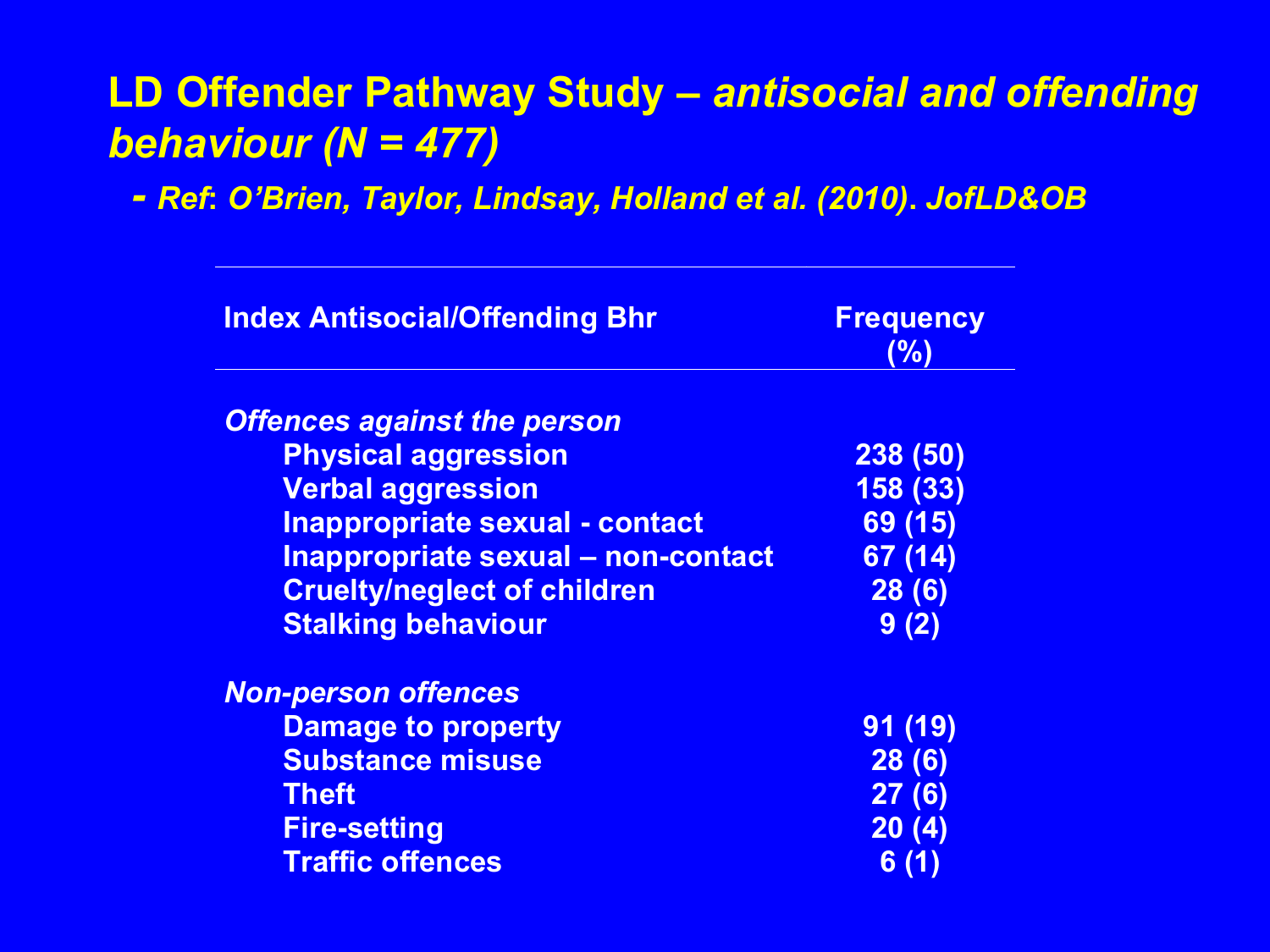### **Northgate Hospital Forensic Services: Male Patient Offending Histories** *(N = 129) Ref: Novaco & Taylor (2004). Psychological Assessment*

- **43% (55) had convictions for sexual aggression**
- **36% (46) had convictions for violent behaviour**
- **20% (26) had convictions for arson**
- **53% (68) had convictions for property related offences**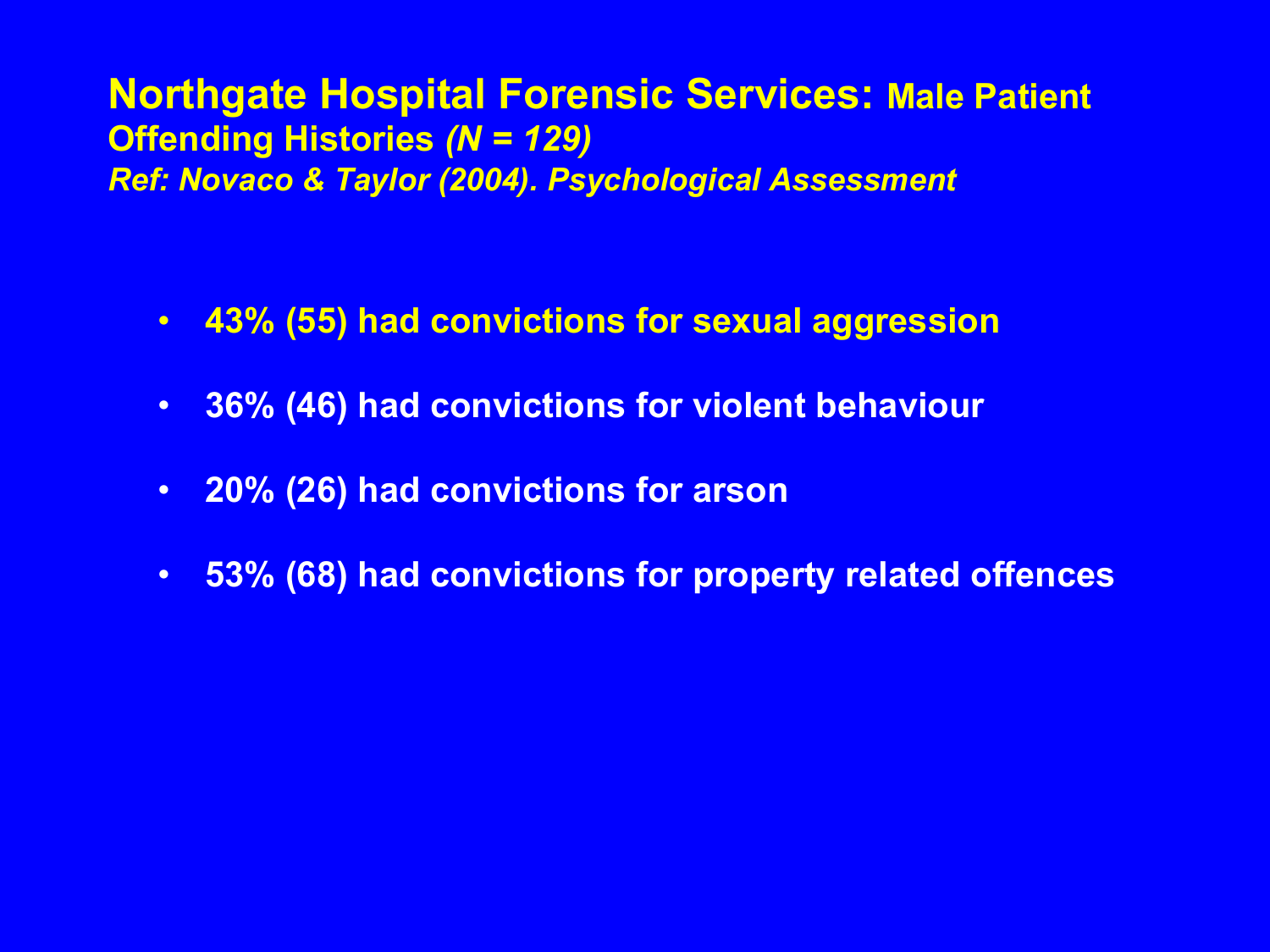#### **Finkelhor's Motivation to Offend (pre-condition) Model**



*Stage 4 - Overcoming Victim Resistance*

- **(i) target people with limited knowledge/awareness**
- **(ii) target people who lack assertiveness/confidence**
- **(iii) use of physical force**

#### **OFFENDING BEHAVIOUR**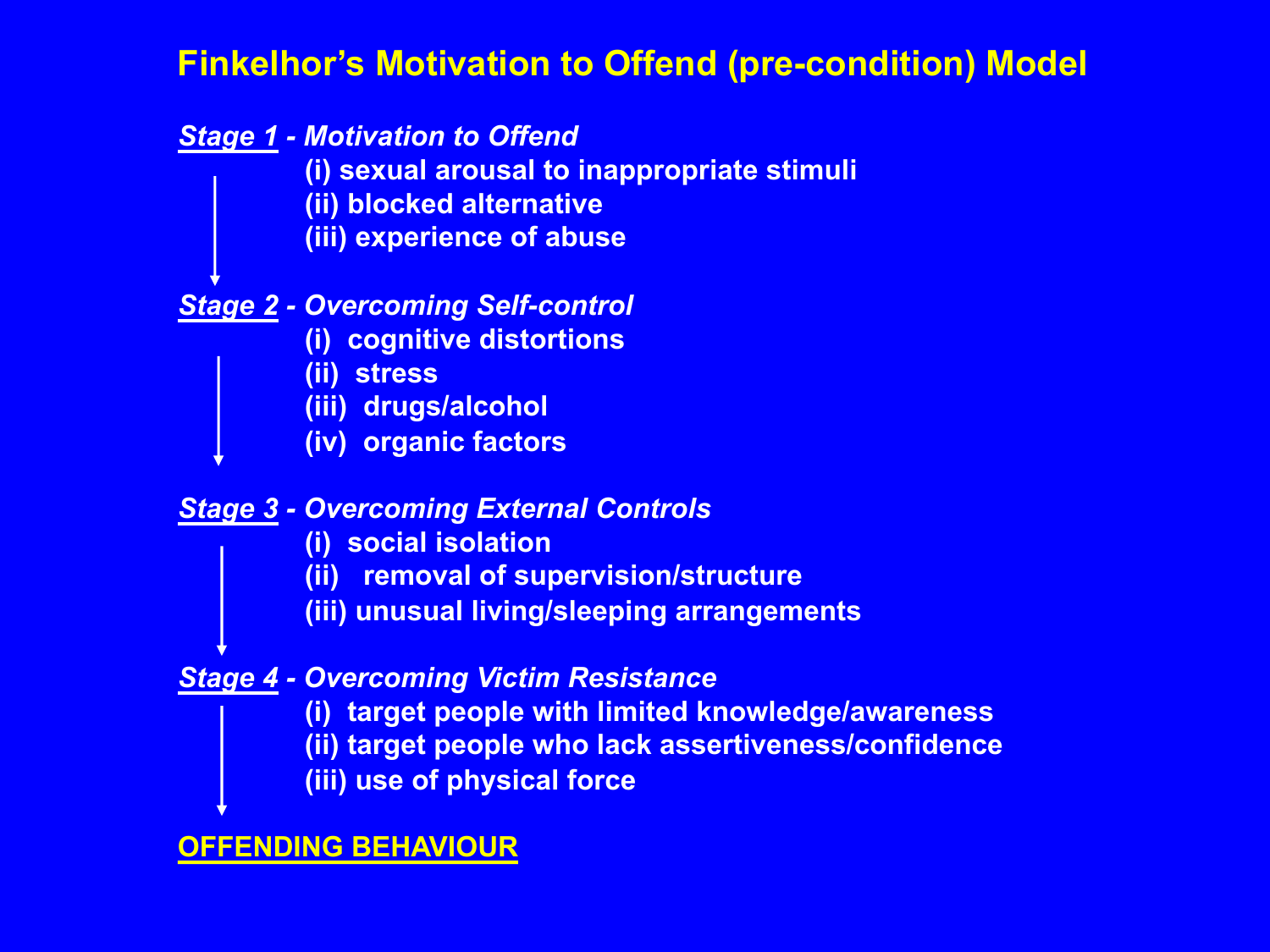### **Case Study - Paul**

- **Admitted to Northgate Hospital on MHA Section 47 from Prison**
- **27 years old**
- **Full Scale IQ = 67; Level 2 social reasoning**
- **Convicted of Indecent Assault (reduced from Attempted Rape) of 13 year old girl (sister-in-law)**
- **Sentenced to 6 months imprisonment (reduced on appeal from 18 months)**
- **Married for 3 years – Wife 19 years old**
- **x2 Children : 2 year-old boy; 1 year-old girl**
- **Child Protection Team (CPT) concerned about risk to Paul's children (and others) on discharge/release**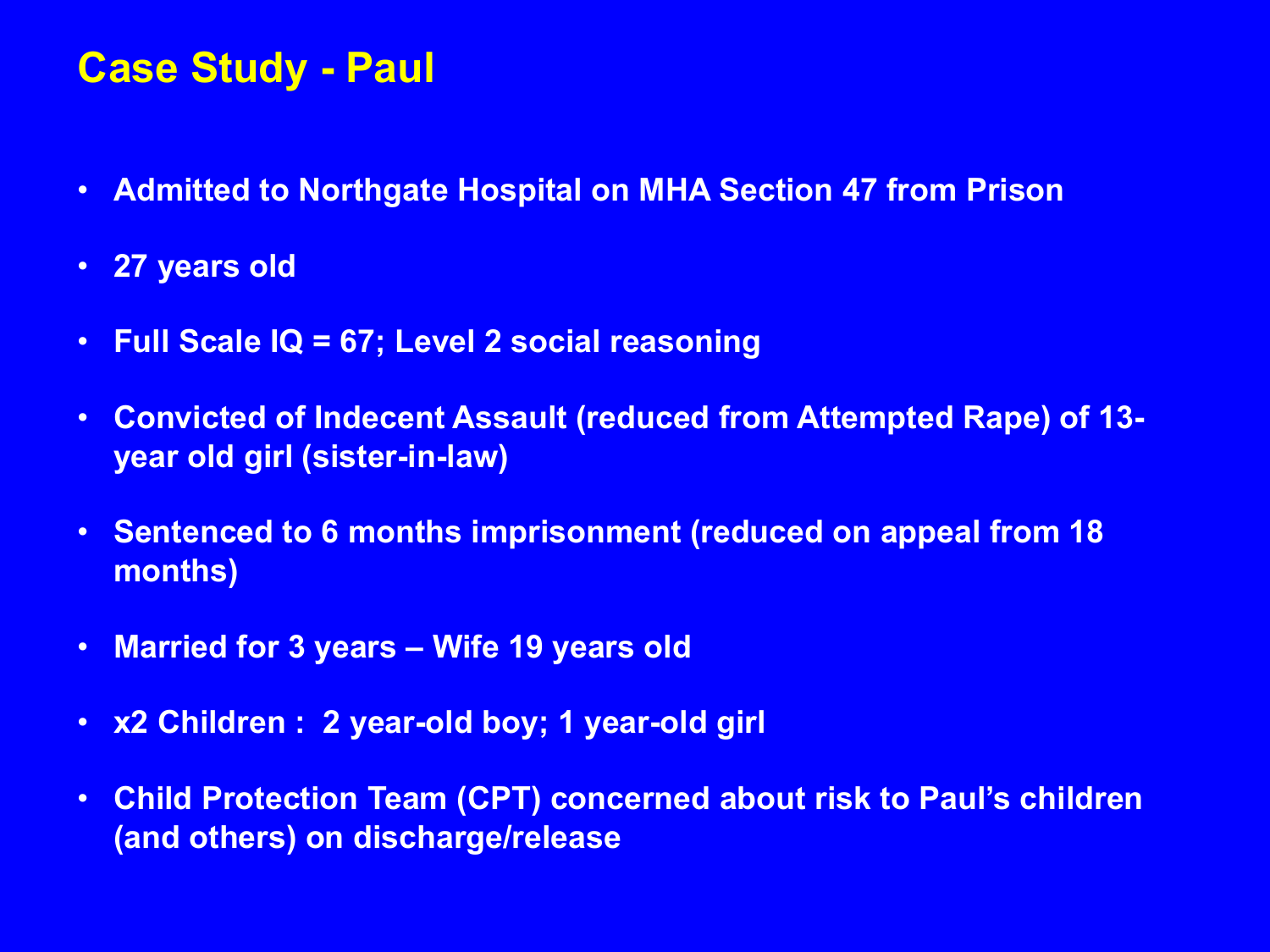### **Outputs (a)–(k) from the Assessment of Paul using Finkelhor's Model as a Framework**

- *Stage 1 - Motivation to Offend*
	- **(a) paedophilic arousal**
	- **(b) blocked alternative**
	- **(c) ? sexual dysfunction**

*Stage 2 - Overcoming Self-control*

- **(d) cognitive distortions**
- **(e) stress**
- **(f) alcohol**
- **(g) ?epilepsy**

*Stage 3 - Overcoming External Controls*

- **(h) sleeping arrangements**
- **(i) poor supervision**

*Stage 4 - Overcoming Victim Resistance*

- **(j) vulnerable target (possibly sexualised)**
- **(k) physical force**

#### **OFFENDING BEHAVIOUR**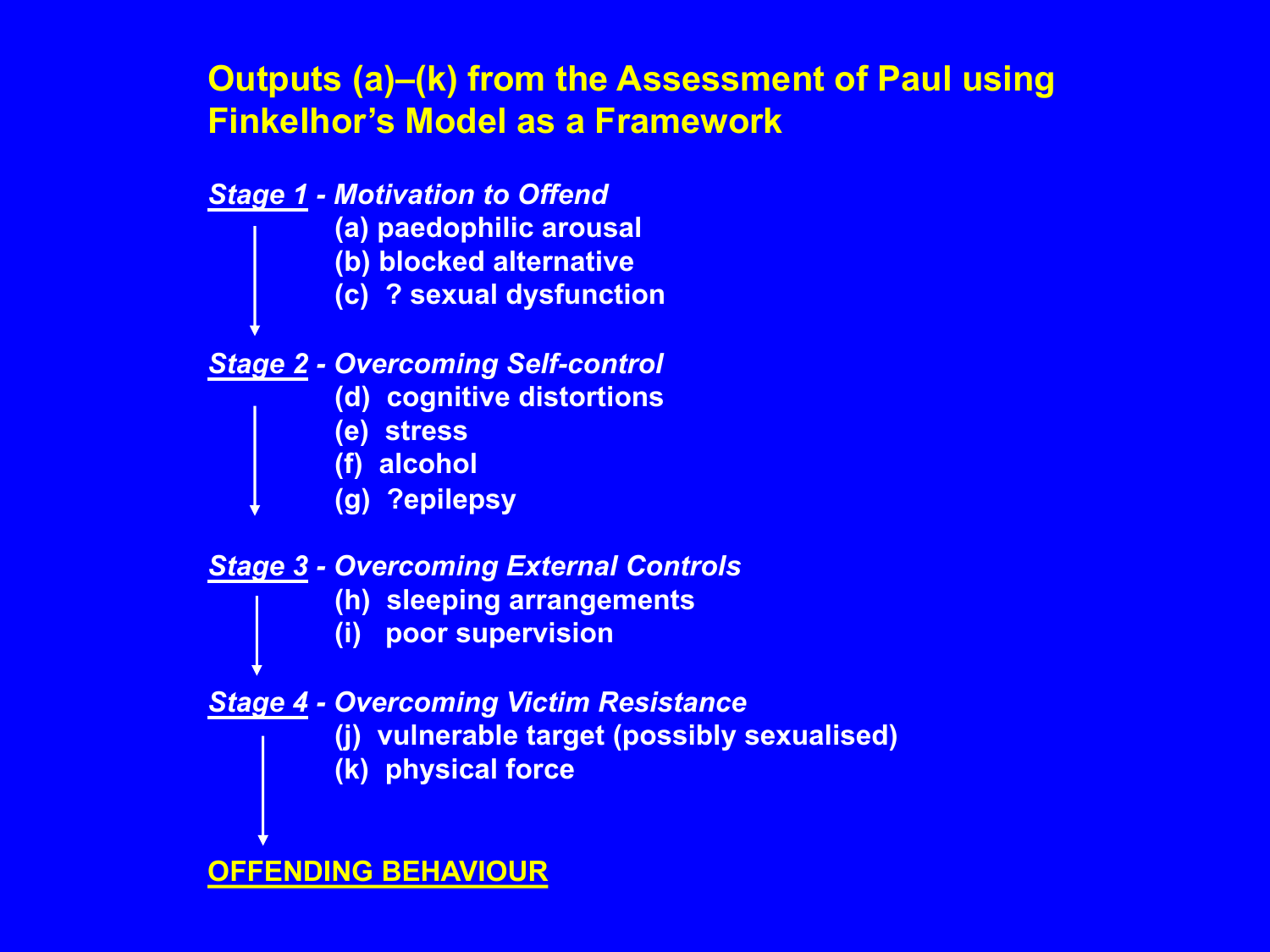### **Risk Management Plan (Dynamic Factors) - Paul**

| <b>Influencing factors</b> |                                           | <b>Stability</b> | Impact on<br>probability | <b>Clinical</b><br><b>intervention</b>                              | <b>Management</b><br><b>strategy</b>                               |
|----------------------------|-------------------------------------------|------------------|--------------------------|---------------------------------------------------------------------|--------------------------------------------------------------------|
| Α.                         | <b>Dispositional</b>                      |                  |                          |                                                                     |                                                                    |
| 1 <sub>1</sub>             | <b>Paedophilic</b><br><b>interest</b>     | <b>High</b>      | <b>High</b>              | <b>Self-monitoring;</b><br>covert sensitisation                     | <b>Regular review of</b><br>diaries/risk<br>management plans       |
| 2.                         | <b>Cognitive</b><br><b>distortions</b>    | <b>High</b>      | <b>High</b>              | <b>Psycho-sexual</b><br>education;<br>sex offender group<br>therapy | <b>As above</b>                                                    |
| 3.                         | <b>Blocked</b><br><b>alternatives</b>     | <b>Moderate</b>  | <b>Moderate</b>          | <b>Joint counselling with</b><br>wife                               | <b>Increased supervision</b><br>during future<br>pregnancies       |
| <b>B.</b>                  | <b>Situational</b>                        |                  |                          |                                                                     |                                                                    |
| 4.                         | <b>Poor supervision</b>                   | <b>High</b>      | <b>High</b>              | <b>Counselling/education</b><br>for wife                            | <b>Protection of children</b><br>through supervised<br>access only |
| 5.                         | <b>Access to</b><br>vulnerable target     | <b>High</b>      | <b>High</b>              | <b>Counselling for wife</b><br>and extended family                  | <b>Protection of children</b><br>through supervised<br>access only |
| 6.                         | Inappropriate<br>sleeping<br>arrangements | <b>Moderate</b>  | <b>Moderate</b>          | <b>Counselling/education</b><br>for wife                            | <b>Protection of children</b><br>through supervised<br>access only |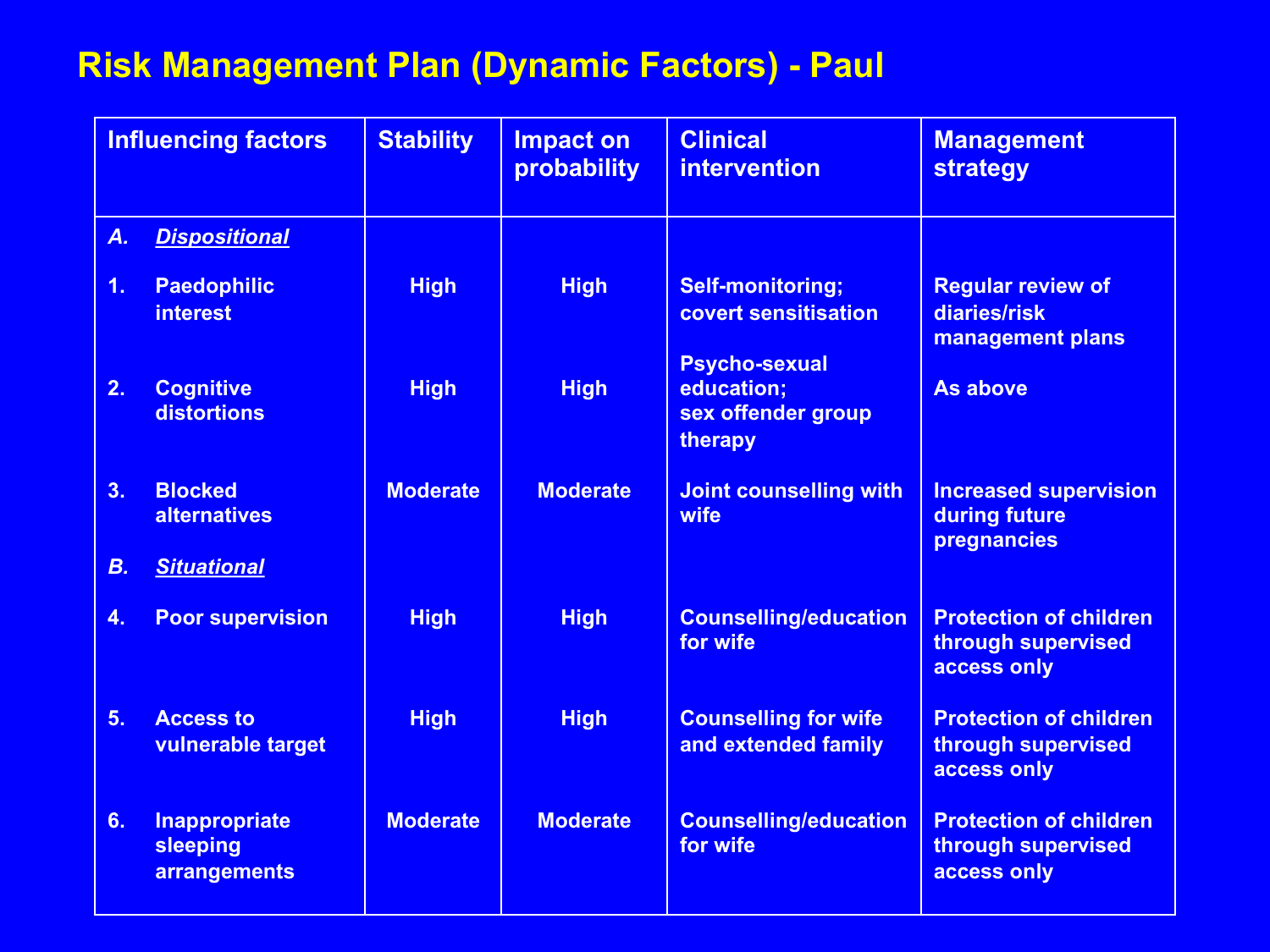### **Northgate Sex Offender Treatment Programme**

**Patients are encouraged to work through three developmental levels over 12-24 months:**

*Phase 1 – Pre-Treatment Focus Groups* **(6 sessions)**

**Main purpose is to desensitise patients to working in a group setting and help them learn (or to re-learn) how to communicate effectively with each other at a simple, non-threatening level**

#### *Phase 2 – Intermediate Focus Groups* **(approx. 20 sessions)**

**a) Encourages patients to discuss more personal issues and emotional difficulties including stress, anger, sadness and other things about themselves they would change.**

**b) Socio-sexual education covering power, abuse and choice within relationships; sex in relationships; responsibility in sexual behaviour e.g. safe sex, privacy, etc.**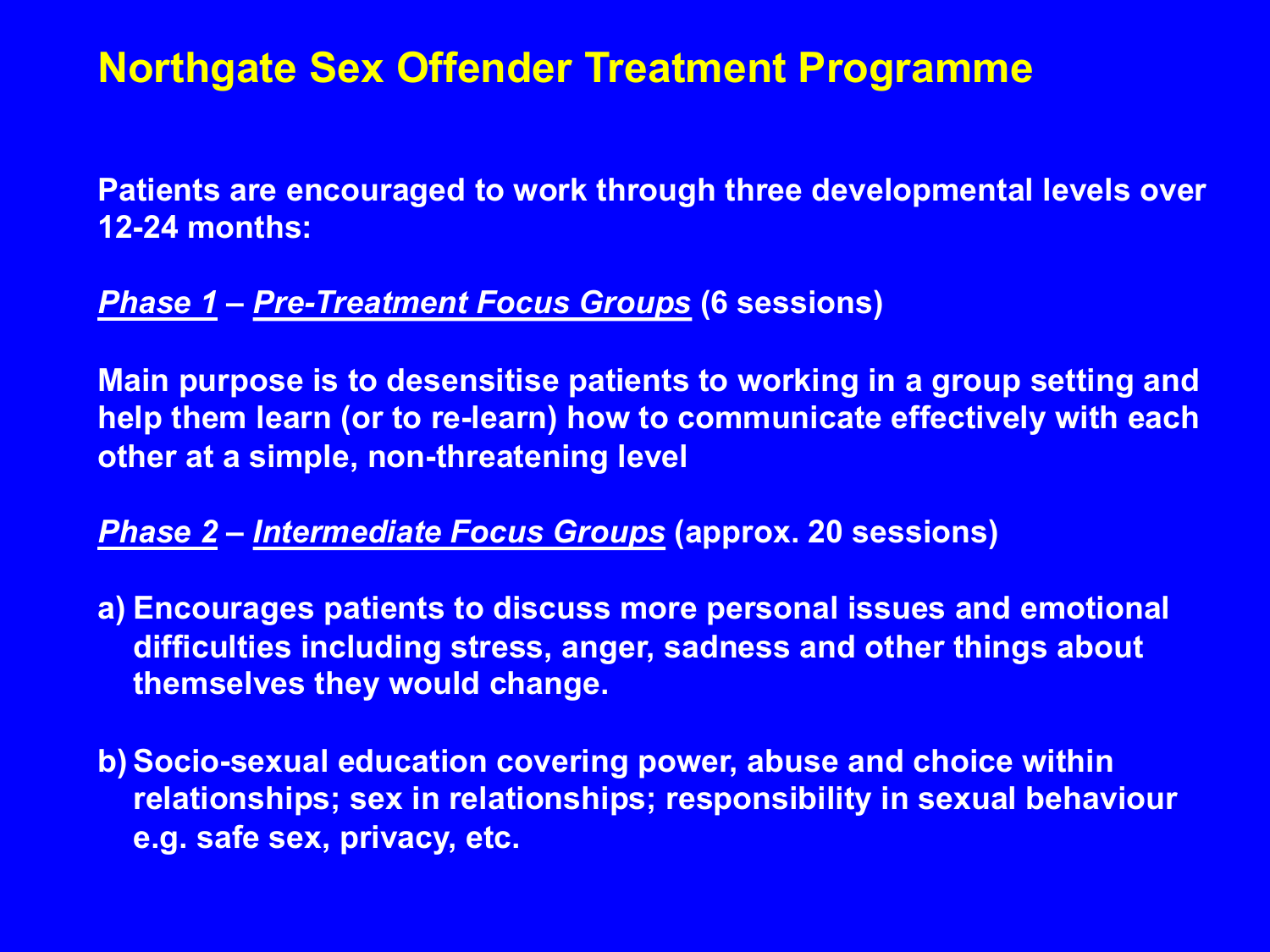# **Northgate Sex Offender Treatment Programme**

#### *Phase 3 – Offence-Related Focus Groups* **(approx. 50 sessions)**

**Encourages patients to consider behaviour related to their offences by looking at areas including:**

- **Attitudes to offences**
- **Antecedents to offending behaviour**
- **Consequences of offending behaviour**
- **Cognitive distortions**
- **Identifying risk factors**
- **Victim awareness and empathy**
- **Coping strategies for the future**
- **Lapse/relapse prevention and planning**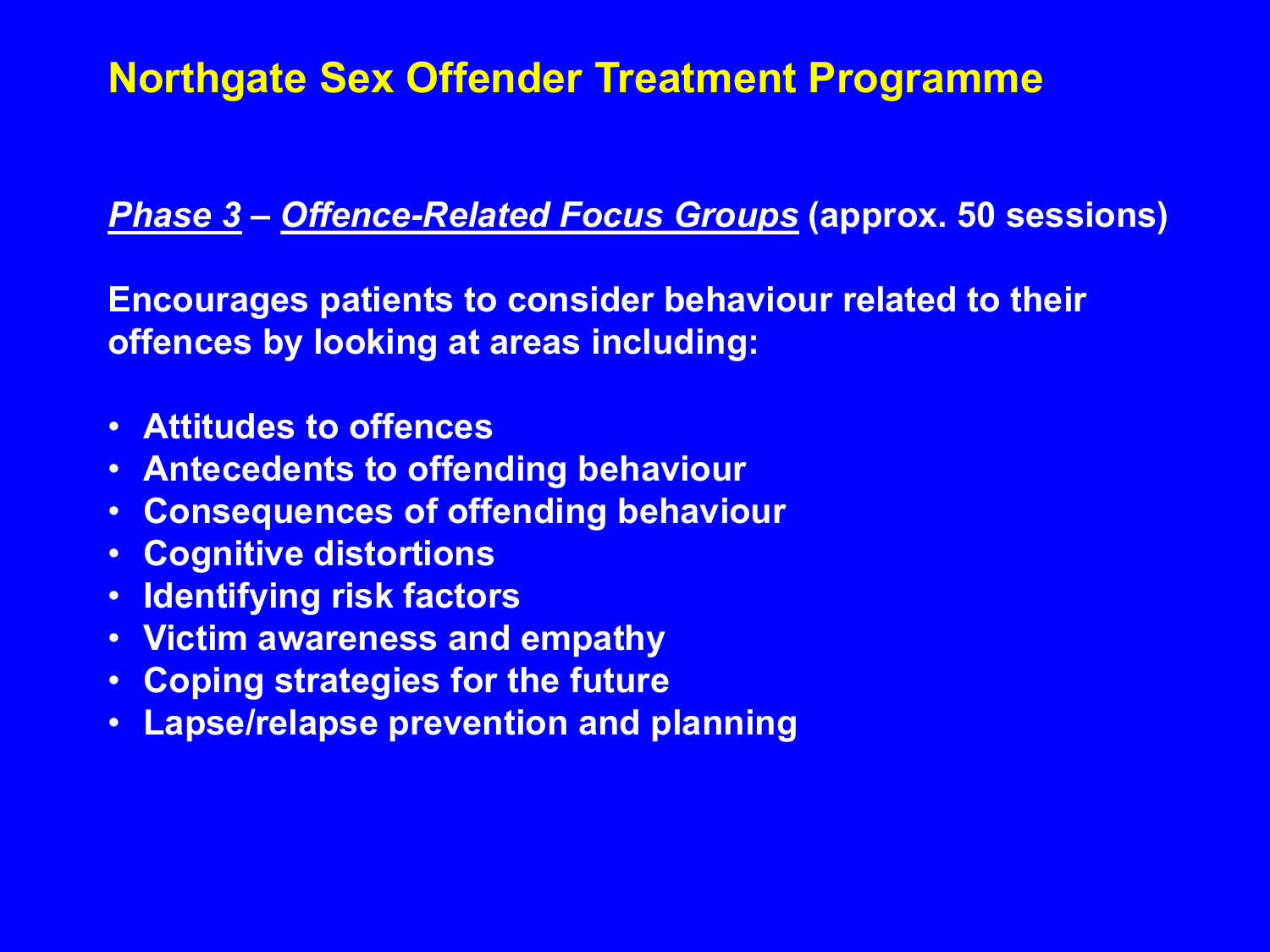# **Northgate Sex Offender Treatment Programme**

#### *Key Therapeutic Components*

- **Offence disclosure**
- **Review of offending pathways/offence cycles**
- **Cognitive distortions**
- **Victim awareness and empathy**
- **Emotional regulation (e.g. anger control)**
- **Coping strategies (e.g. covert sensitisation)**
- **Personal risk analysis and relapse prevention and planning**
- **Development of problem-solving approaches – risk situations**
- **Developing of protective relationships and lifestyles less compatible with offending (e.g. Good Lives Model)**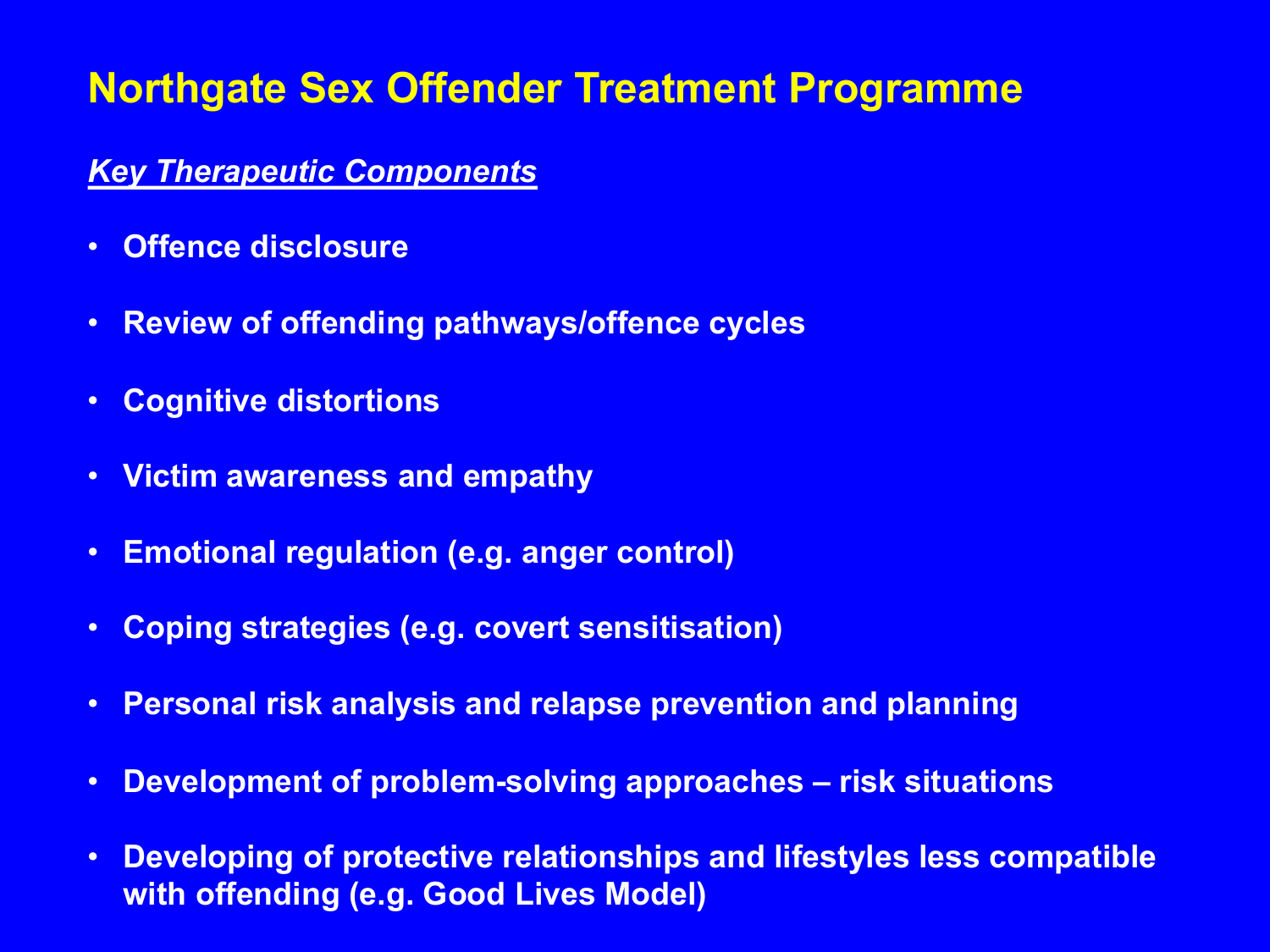### **Northgate SOTP Pre- and Post-Treatment Goal Attainment Scales (GAS) Scores (N = 58)**

|                                                             | <b>Pre-treatment</b><br><b>Mean (SD)</b> | <b>Post-treatment</b><br><b>Mean (SD)</b> | t        | $\boldsymbol{p}$ |
|-------------------------------------------------------------|------------------------------------------|-------------------------------------------|----------|------------------|
| <b>GAS Total Score</b>                                      | 6.19(3.37)                               | 12.16(4.18)                               | $-9.20$  | .000             |
| <b>Acceptance of guilt</b>                                  | 1.43(0.80)                               | 2.28(0.95)                                | $-6.19$  | .000             |
| <b>Acknowledgement of personal</b><br><b>responsibility</b> | 1.00(0.84)                               | 2.07(0.88)                                | $-7.26$  | .000             |
| <b>Understanding of victim issues</b>                       | 1.03(0.70)                               | 2.09(0.82)                                | $-7.29$  | .000             |
| <b>Victim empathy</b>                                       | 0.83(0.82)                               | 1.75(0.98)                                | $-5.50$  | .000             |
| <b>Understanding of high risk elements of</b><br>offending  | 0.91(0.71)                               | 2.02(0.74)                                | $-10.11$ | .000             |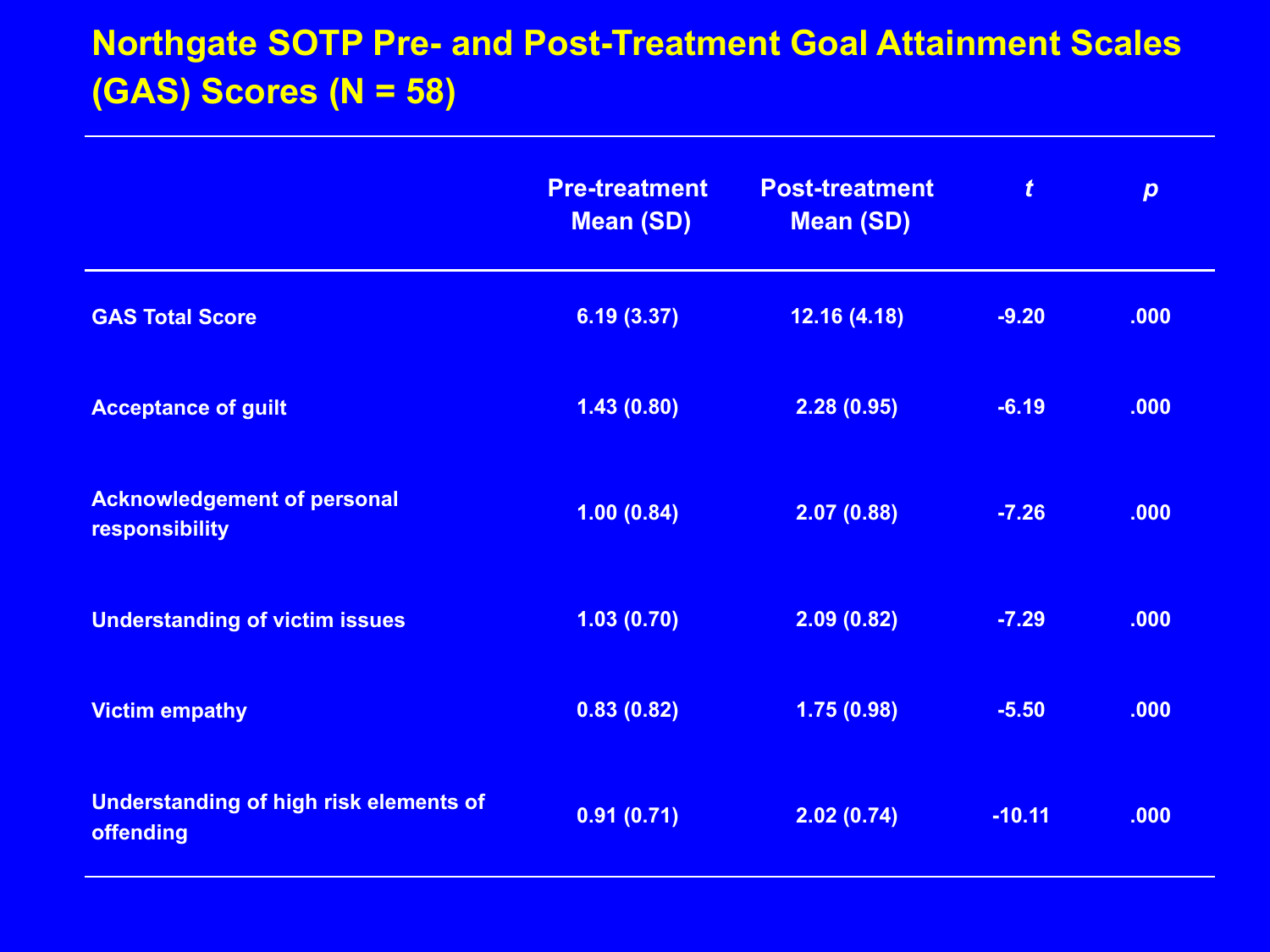### **Northgate SOTP Pre- and Post-Treatment QACSO Scores (N = 28)**

|                                          | <b>Pre-treatment</b><br><b>Mean (SD)</b> | <b>Post-treatment</b><br><b>Mean (SD)</b> | $\mathbf{t}$ | $\boldsymbol{p}$ |
|------------------------------------------|------------------------------------------|-------------------------------------------|--------------|------------------|
| <b>QACSO Total Score</b>                 | 49.14 (25.73)                            | 39.68 (24.78)                             | 3.82         | $.001*$          |
| <b>Rape &amp; attitudes to women</b>     | 11.43(6.46)                              | 9.936.90                                  | 1.52         | .140             |
| <b>Voyeurism</b>                         | 7.43(4.40)                               | 5.36(4.31)                                | 2.66         | $.013*$          |
| <b>Exhibitionism</b>                     | 5.50(4.44)                               | 4.40(4.10)                                | 1.47         | .154             |
| <b>Stalking and sexual</b><br>harassment | 8.10(4.50)                               | 6.11(4.60)                                | 3.22         | $.003*$          |
| <b>Dating abuse</b>                      | 3.43(3.30)                               | 3.11(4.10)                                | 0.53         | .600             |
| <b>Homosexual assault</b>                | 7.20(3.54)                               | 6.36(3.01)                                | 1.31         | .202             |
| <b>Offences against children</b>         | 5.70(5.03)                               | 4.71 (5.30)                               | 1.43         | .165             |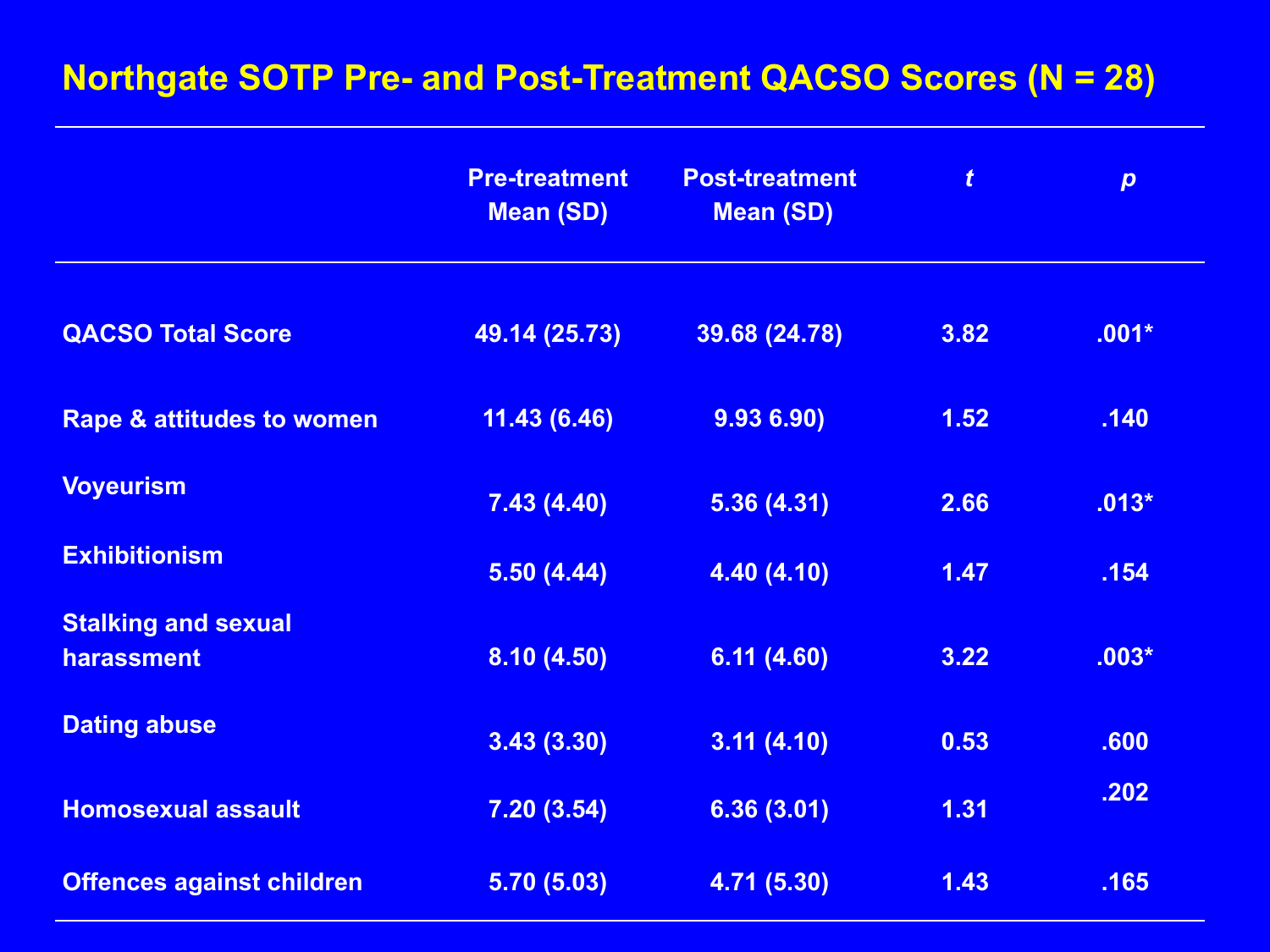#### **Chapter 9**

**Assessment of Inappropriate Sexual Behaviour and Sexual Offending**  *William R. Lindsay, Leam Craig, Amanda M. Michie,* 

*and Danyal Ansari* 

#### **Chapter 13**

**The Treatment and Management of Sex Offenders**  *William R. Lindsay, John L. Taylor, and Glynis H. Murphy* 



**WILEY Blackwell**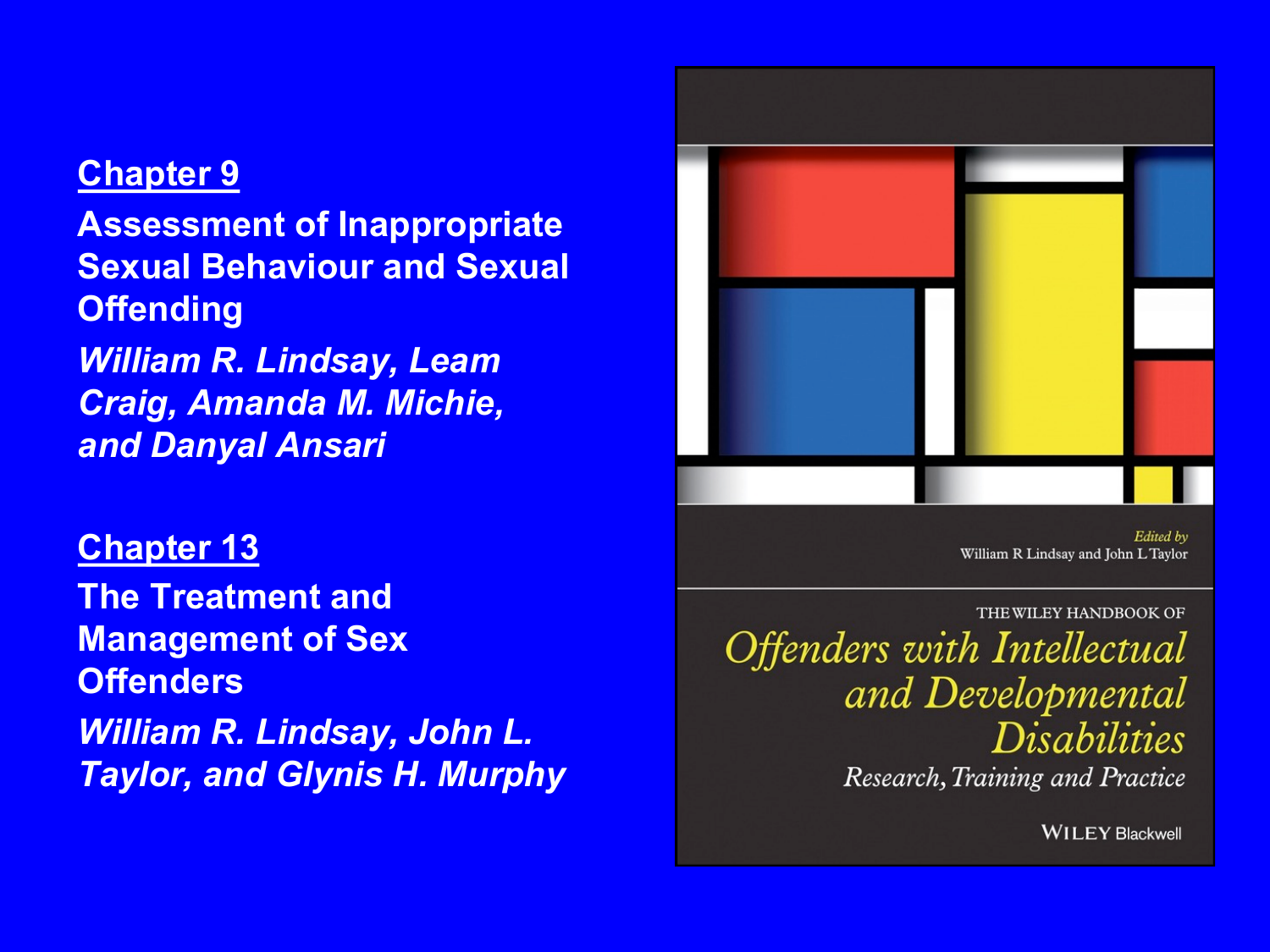# **Evidence – for SOTP and People with ID** *1. Case Studies/Series*

- **O'Connor (1996)**
- **Lindsay et al. (1998 a,b, c)**
- **Lindsay et al. (1999)**
- **Singh et al. (2011)**
- Ø **CBT based interventions (incl. mindfulness for Singh)**
- Ø **Evidence of changes in beliefs and attitudes (QACSO)**
- Ø **Low reported re-offending rates**
- Ø **Confound of increased supervision**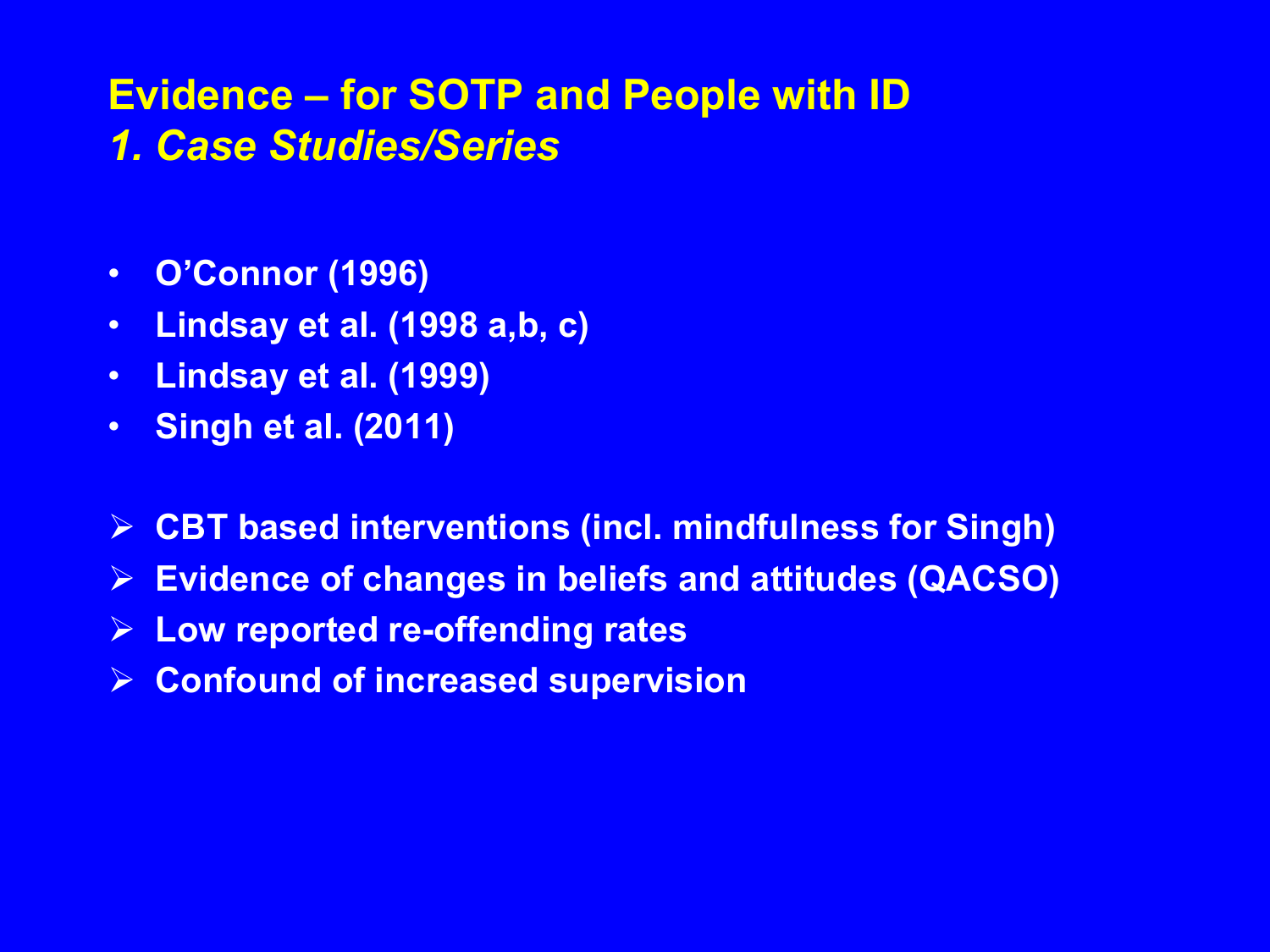# **Evidence – for SOTP and People with ID** *2. Uncontrolled Group Studies*

- **Rose et al. (2002)**
- **Rose et al. (2012)**
- **Craig et al. (2012)**

- Ø **CBT based group interventions**
- Ø **Evidence of changes in beliefs and attitudes (QACSO), locus of control, victim empathy and sexual knowledge**
- Ø **Low reported re-offending rates**
- Ø **Confound of increased supervision**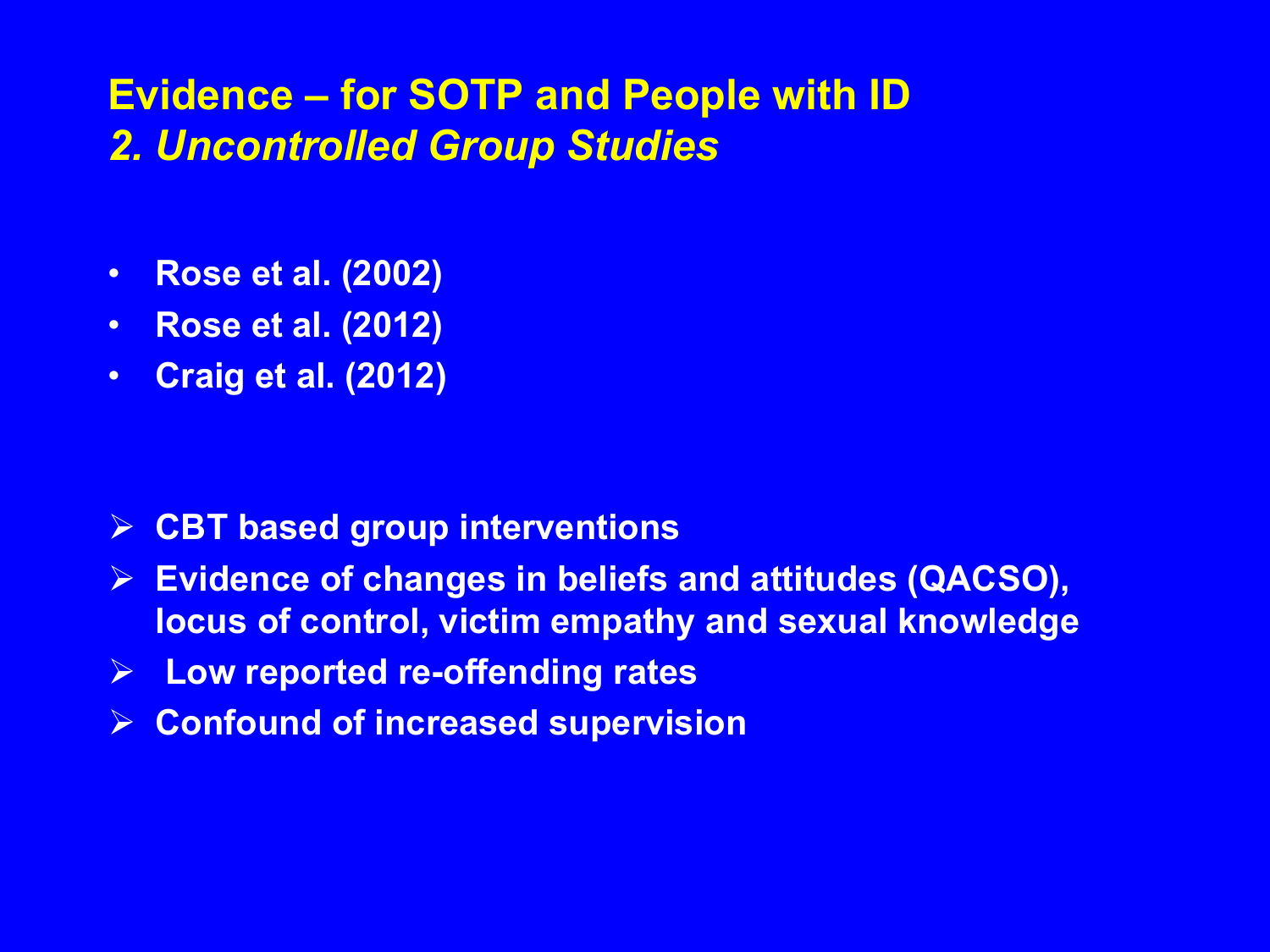# **Evidence – for SOTP and People with ID** *3. Group Studies involving Comparison Groups*

- **Lindsay & Smith (1998) – community, Scotland**
- **Keeling et al. (2007) community, England**
- **Lindsay et al. (2011) community, Scotland**
- **McGrath et al. (2007) community, USA**
- **Murphy et al. (2010) SOTSEC, community/secure, England**
- **Heaton & Murphy (2013) SOTSEC, community/secure, England**
- **Lindsay et al. (2013) community, Scotland**
- Ø **CBT based group interventions**
- Ø **Evidence of changes in beliefs and attitudes (QACSO), locus of control, victim empathy and sexual knowledge**
- Ø **Variable reported re-offending rates (0% - 23%)**
- Ø **Significant harm reduction effects reported**
- Ø **Confound of increased supervision**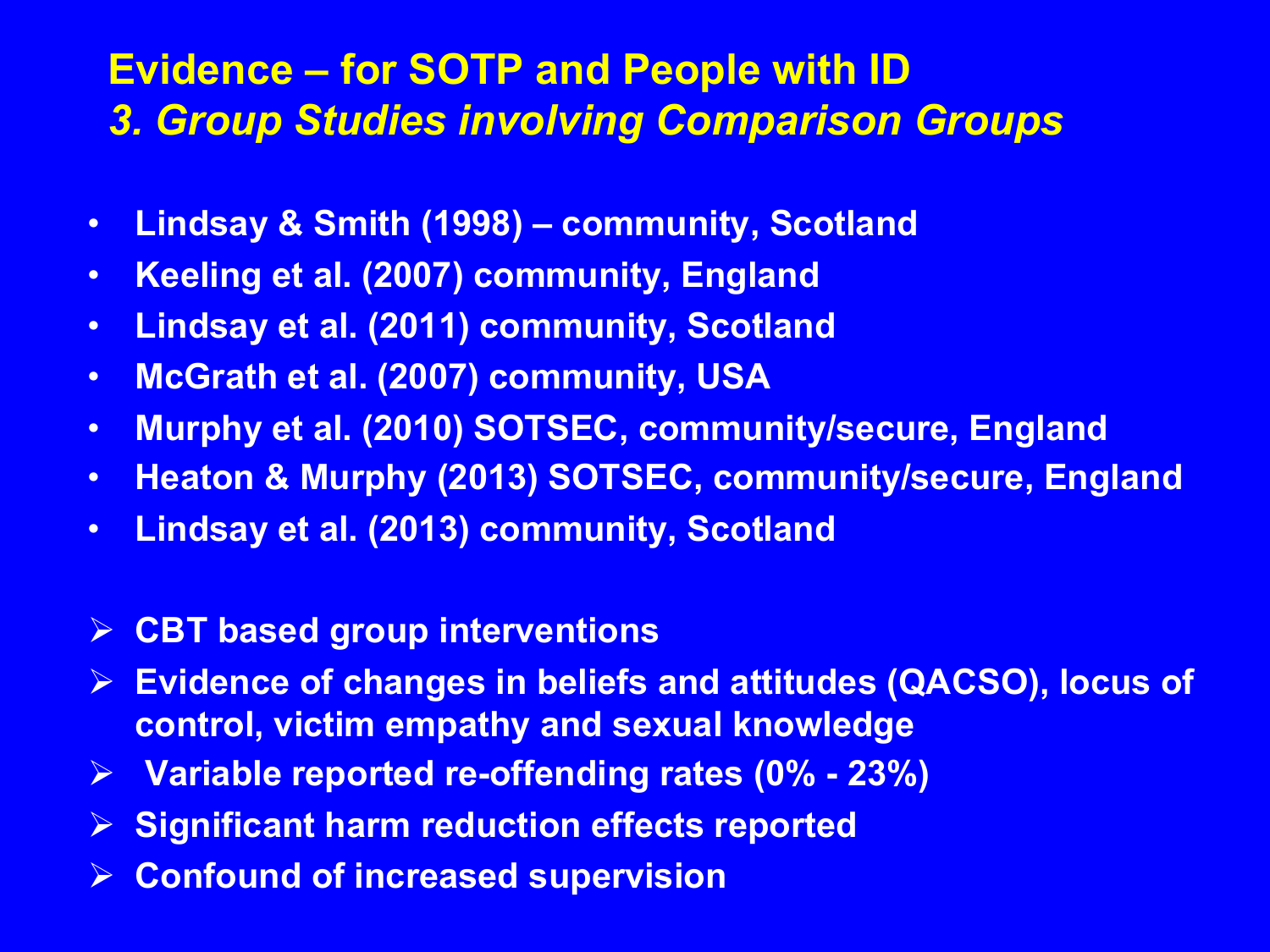# **Sex Offender Treatment Services Collaborative (SOTSEC) ID Study** *Murphy et al. (2010) JARID*

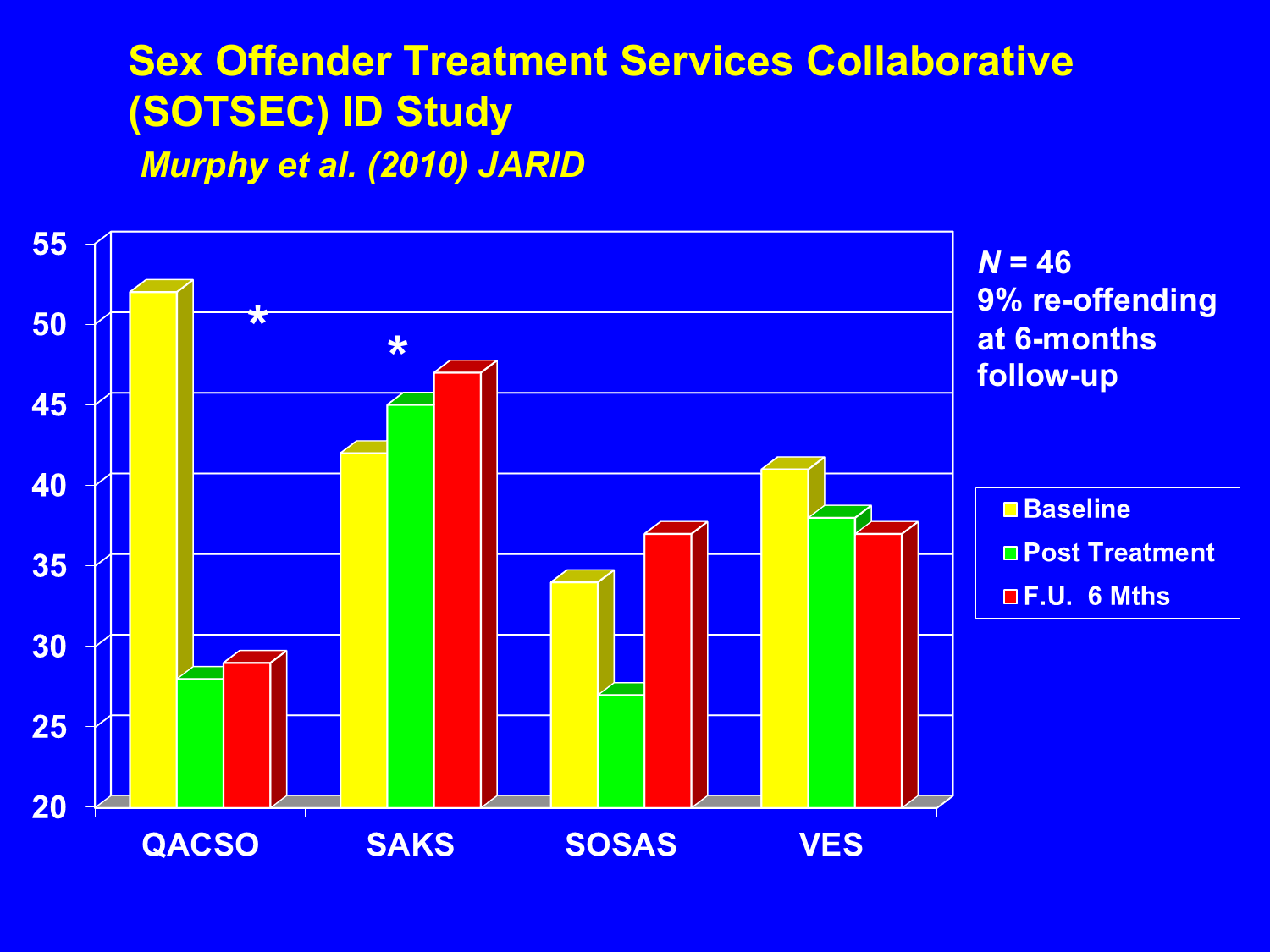# **Sex Offender Treatment Services Collaborative (SOTSEC) ID Study**

*Heaton & Murphy (2013) JARID*

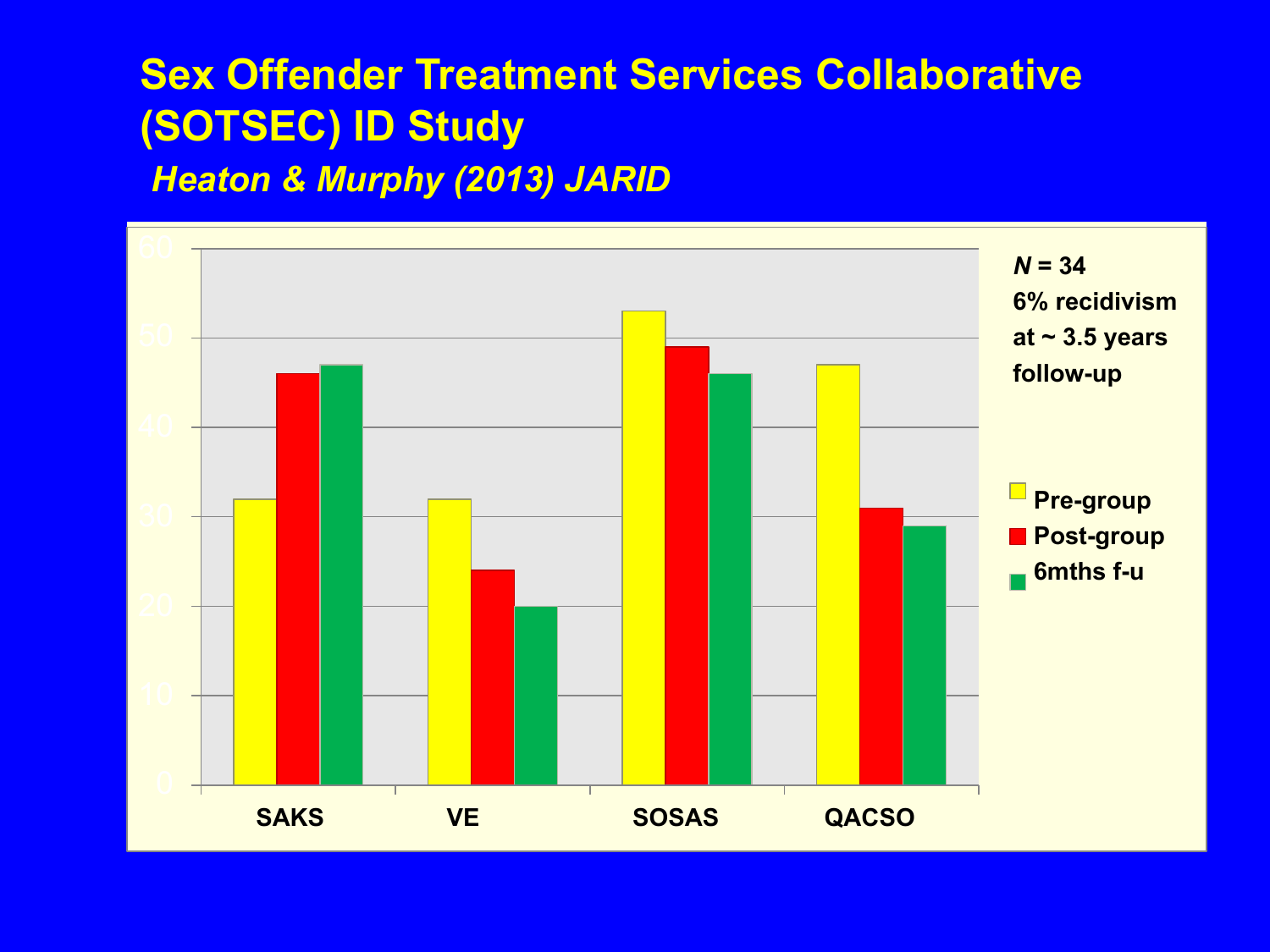# **Evidence – for SOTP and People with ID** *4. Reviews*

- **Courtney & Rose (1994) – narrative review, 19 studies**
- **Cohen & Harvey (2006) systematic review, 10 studies**
- **Jones & Chaplin (2017) systematic review, 12 studies**
- **Marotta (2017) systematic review, 18 studies**
- Ø **Primarily CBT based group interventions**
- Ø **Improvements on measures of sexual knowledge, victim empathy and cognitive distortions**
- Ø **Low recidivism rates ~ 8%**
- ü *All studies lacked control conditions*
- ü *Variable follow-up rates*
- ü *Confound of increased monitoring/supervison*
- ü *Variable definitions of recidivism, relapse, reoffending*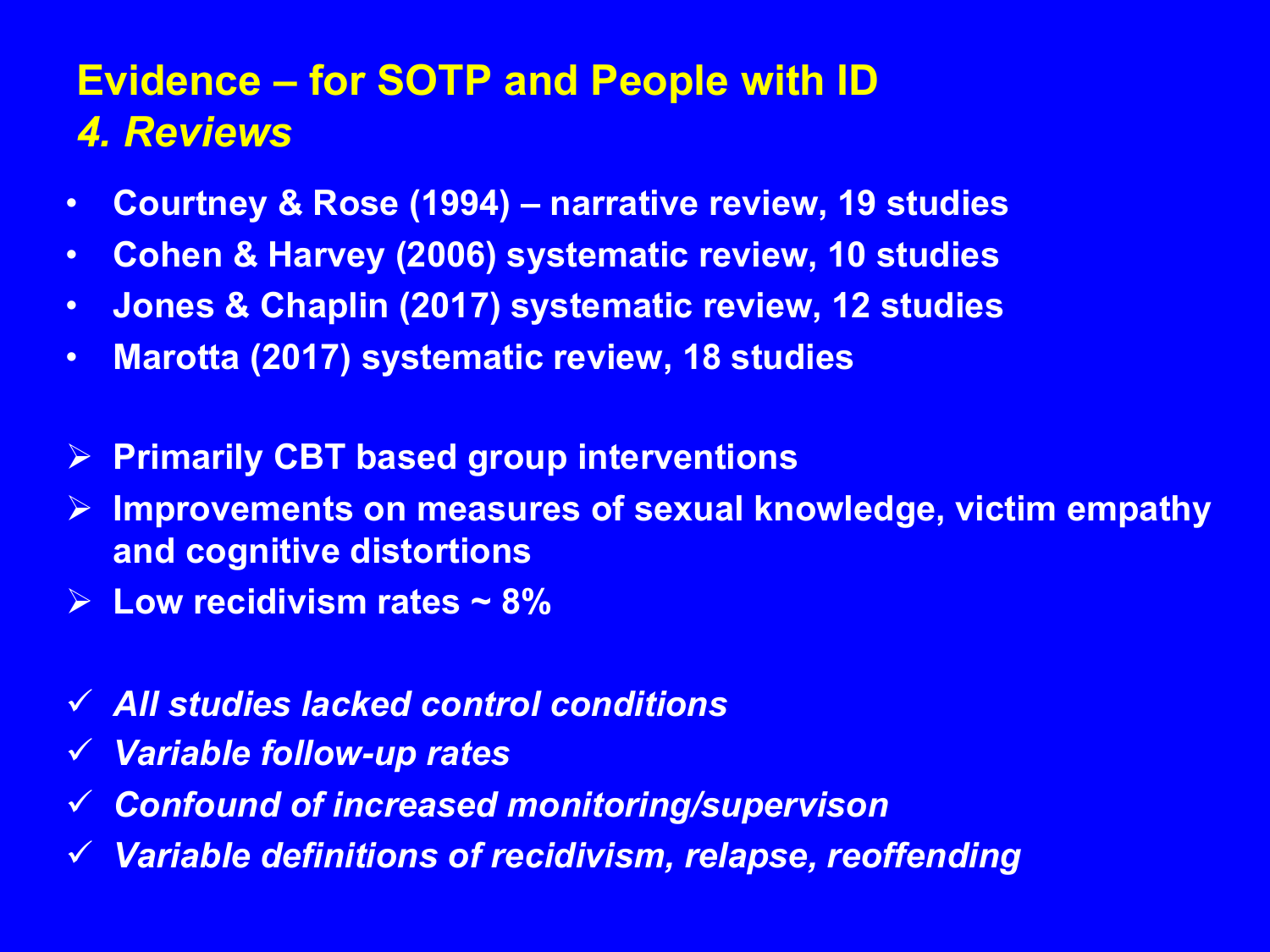### **Harmful Sexual Behaviour – IDD (HaSB-IDD) Trial**

- **A multi-centre cluster randomised controlled trial of group CBT (SOTSEC) for men with ID and harmful sexual behavior**
- **Aims to determine whether the SOTSEC-ID group CBT programme, combined with risk management:**
	- Ø **reduces cognitive distortions in men with ID and HSB**
	- Ø **prevents or reduces further HSB**
	- Ø **improves sexual knowledge, empathy, locus of control, and self-esteem in comparison to treatment-as-usual (TAU)**
- **It also aims to examine the costs and cost-effectiveness of this treatment, as well as examining therapist, carer and service user views of treatment (through smaller qualitative studies)**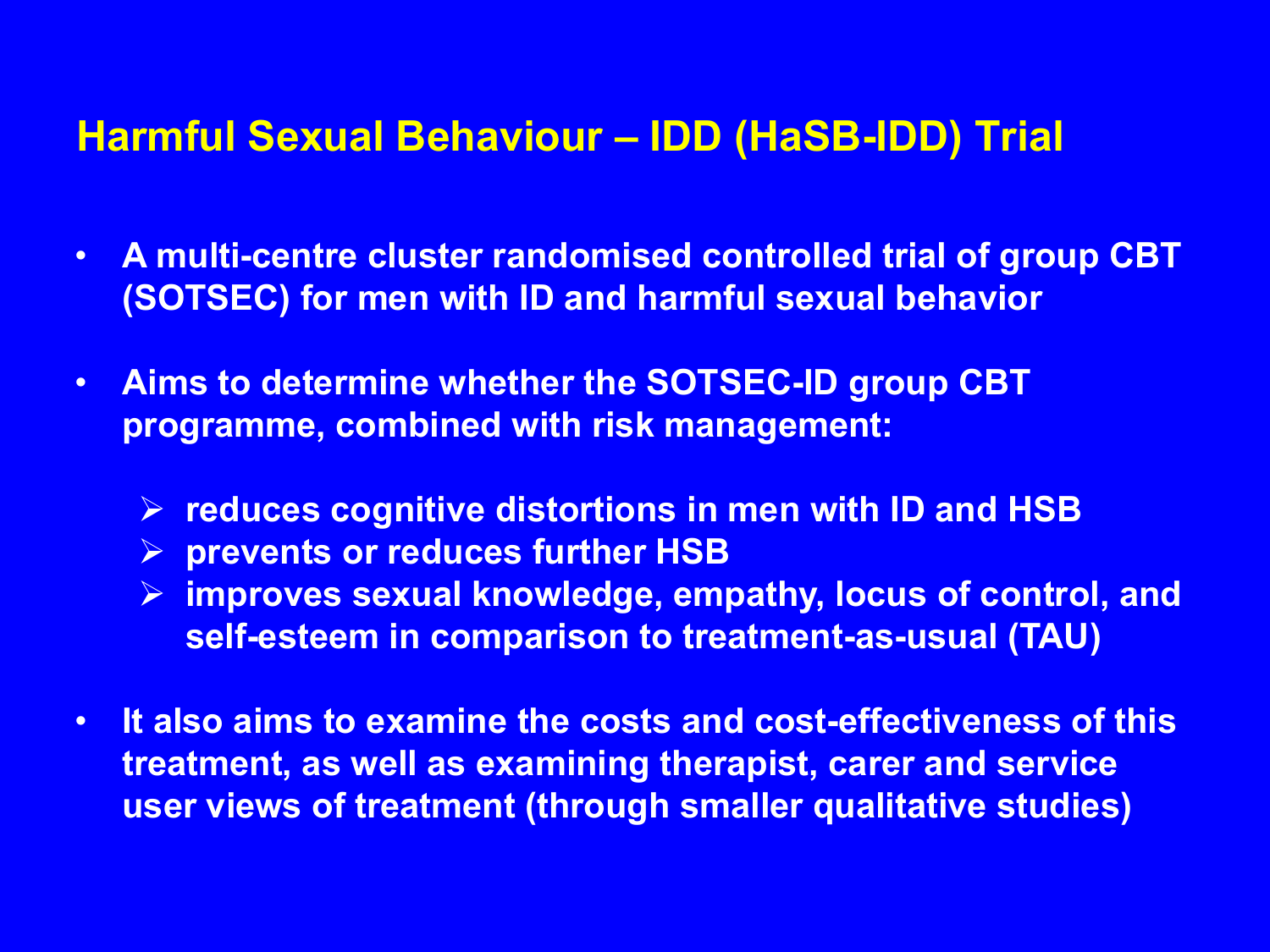# **Harmful Sexual Behaviour – IDD (HaSB-IDD) Trial**

- **Funded by NIHR HTA programme: https://fundingawards.nihr.ac.uk/award/NIHR128550**
- **Award ID:NIHR128550**
- **£1.55m over 4.5 years**
- **Starting October 2021 - ending April 2026**
- **Trial sponsor: University of Kent**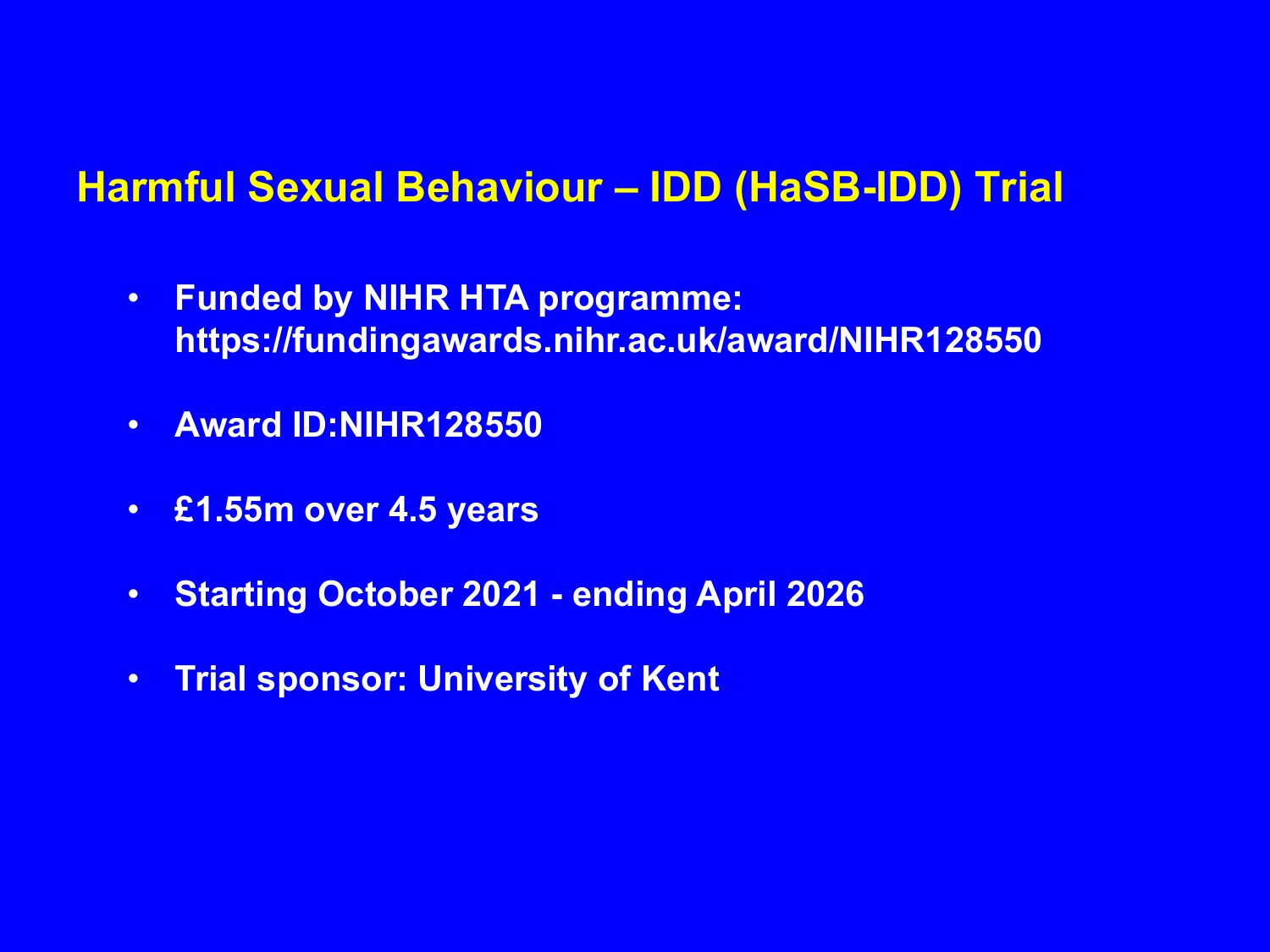## **HaSB-IDD Trial –** *Trial Team*

#### **Tizard Centre, University of Kent**

- **Chief Investigator: Prof Glyn Murphy**
- **Trial Managers: Lisa Richardson & Nadjet S. El-Mehidi**
- **Research Assistant: Josephine Collins**

#### **Norwich Clinical Trials Unit (NCTU), University of East Anglia**

- **Trial statistician: Prof Lee Shepstone**
- **Health Economics: David Turner & Adam Wagner**

#### **Principal Investigators**

**Prof Pete Langdon, Warwick University Prof John Rose, Birmingham University Prof John Taylor, Northumbria University Andy Inett, Kent & Medway**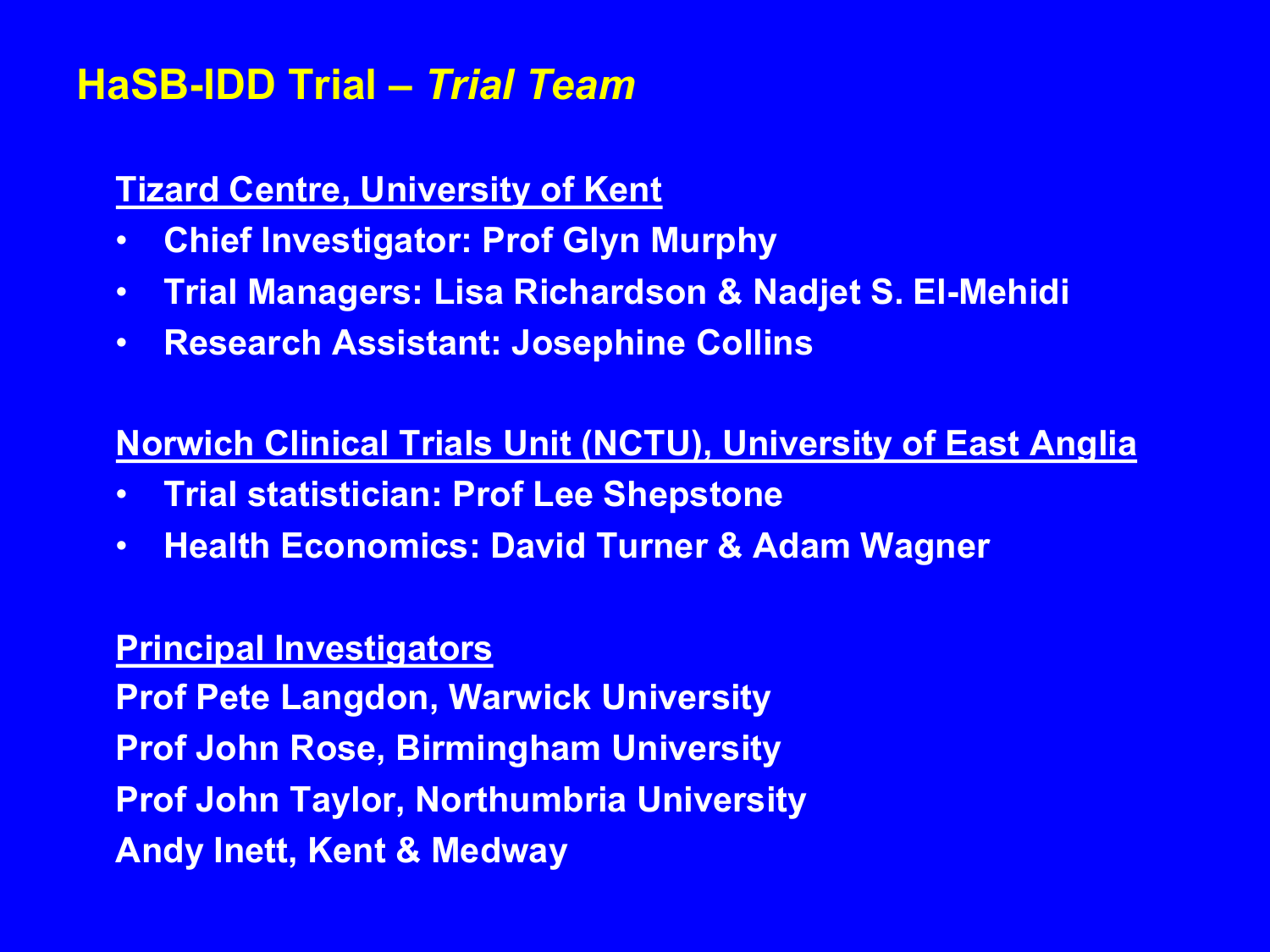### **HaSB-IDD Trial –** *Study Plan and Design*

- **30 sites will be involved – up to 8 men per site – total =240**
- **SOTSEC-ID delivered two sessions per week over 6 months**
- **Intervention delivered by registered psychologists and/or accredited therapists – all trained on SOTSEC manual**
- **Sites will be randomised so that ~ 15 sites get SOTSEC-ID group CBT, plus risk management and ~ 15 get TAU (usually risk management)**
- **Follow-up: 2 years for each group (from baseline)**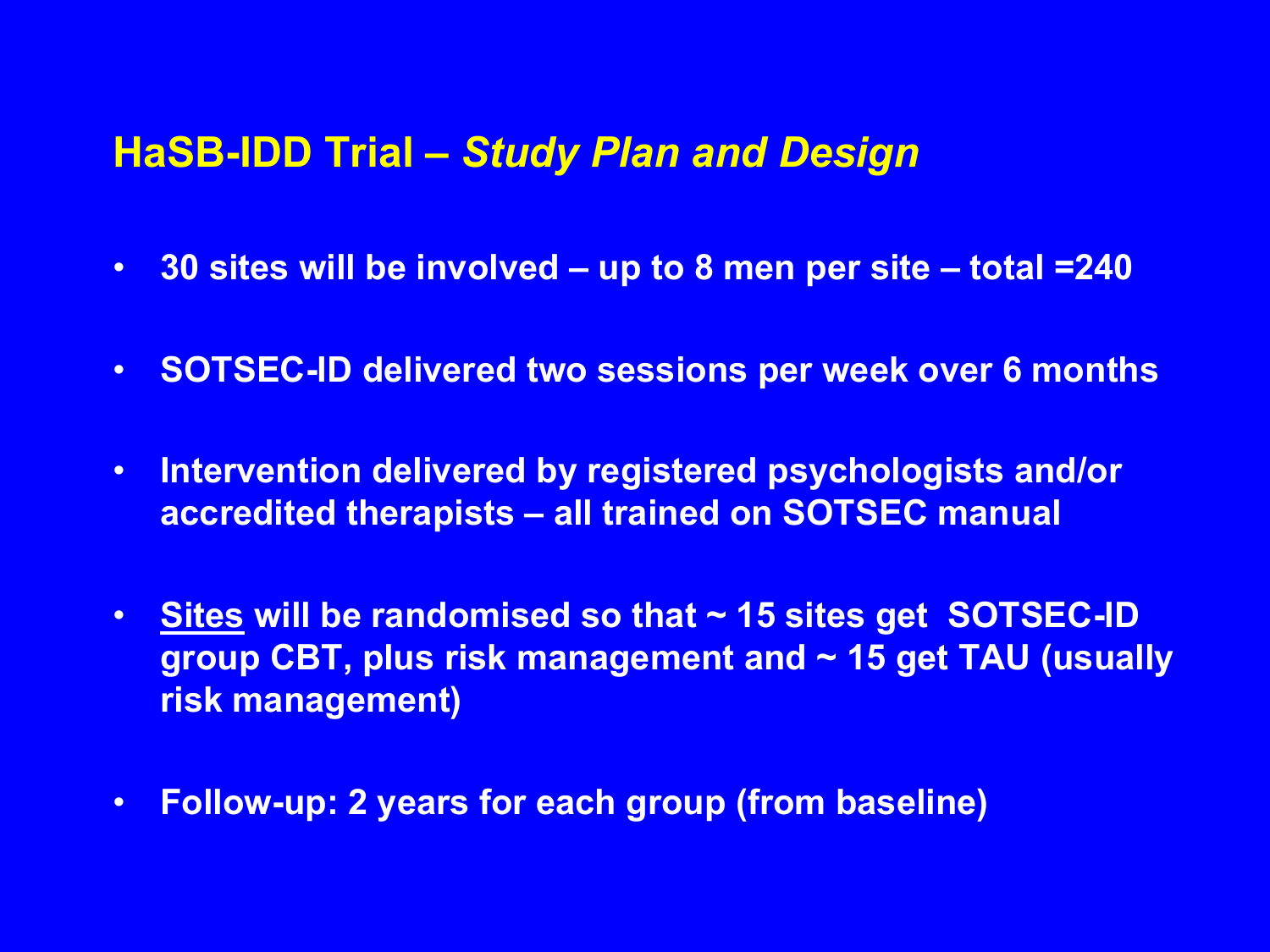### **HaSB-IDD Trial –** *Inclusion/Exclusion Criteria*

- ü **Adult men ≥ 18 yo with borderline/mild intellectual disability (IQ < 80) and deficits in adaptive behaviours, with or without autism**
- ü **History of one or more incidents of HSB in the last 5 years, regardless of whether convicted**
- ü **Relatively good verbal comprehension (to be judged by clinicians)**
- ü **Capacity to provide informed consent**
- Х **Has completed a HSB treatment group previously**
- Х **No major mental health problems that would prevent participant from taking part in group CBT**
- Х **Prisoners, high secure hospital patients or those on probation orders**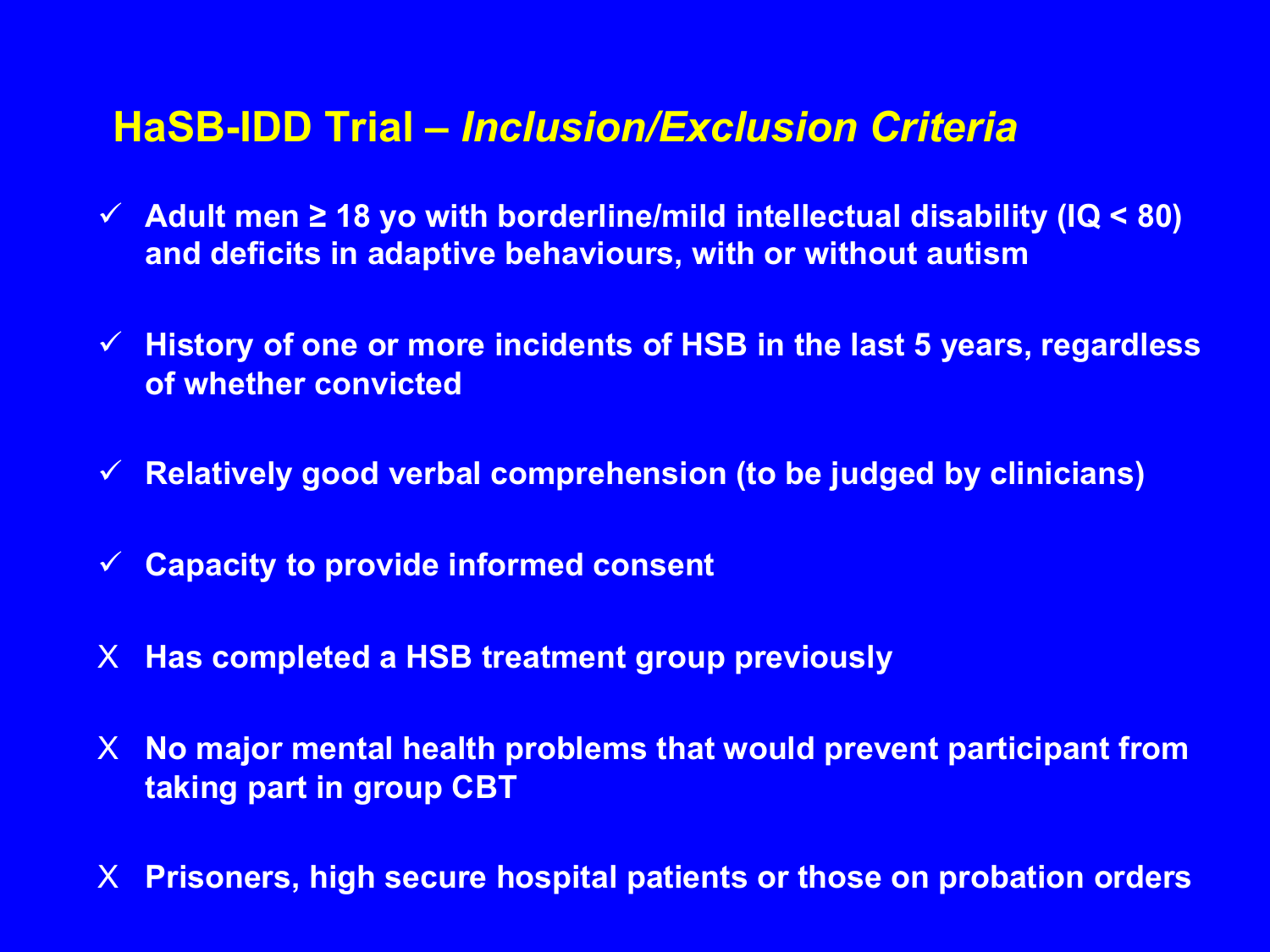### **HaSBIDD Trial –** *Study Measures*

• **Study measures include: cognitive distortions (QACSO), frequency of harmful sexual behaviour, sexual knowledge, victim empathy, self esteem, locus of control, quality of life, CSRI (health economics measure)**

- **Independent research workers collect the measures at:**
	- Ø **Baseline (T1)**
	- Ø **6 months after baseline (T2)**
	- Ø **12 months after baseline (T3)**
	- Ø **24 months after baseline (T4)**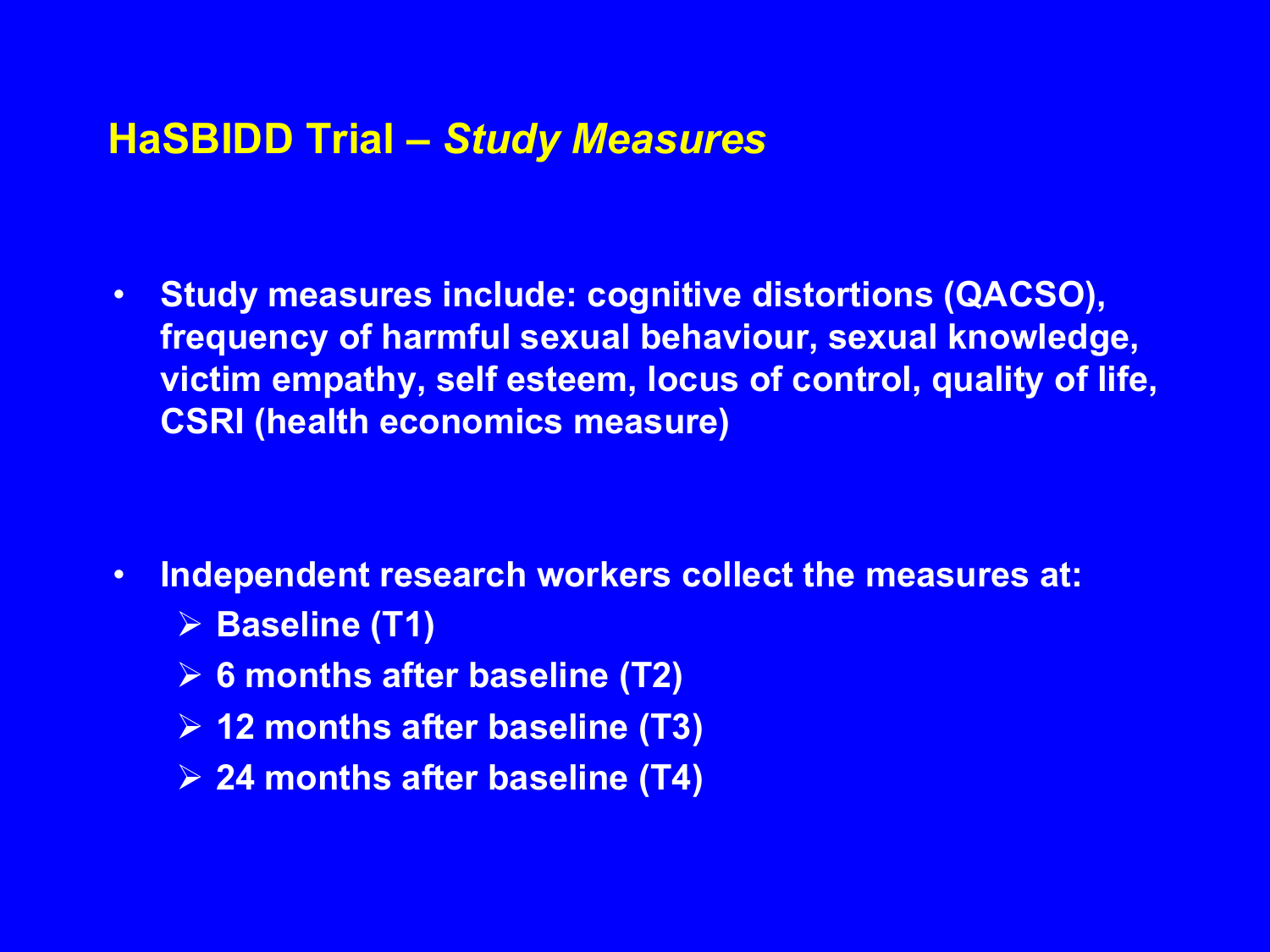

Outcomes: evidence whether intervention programme is effective in reducing cognitive distortions & reducing further harmful sexual behaviour; improving sexual knowledge & empathy, self-esteem and locus of control; qualitative analysis of participant and carer views; economic evaluation of the intervention.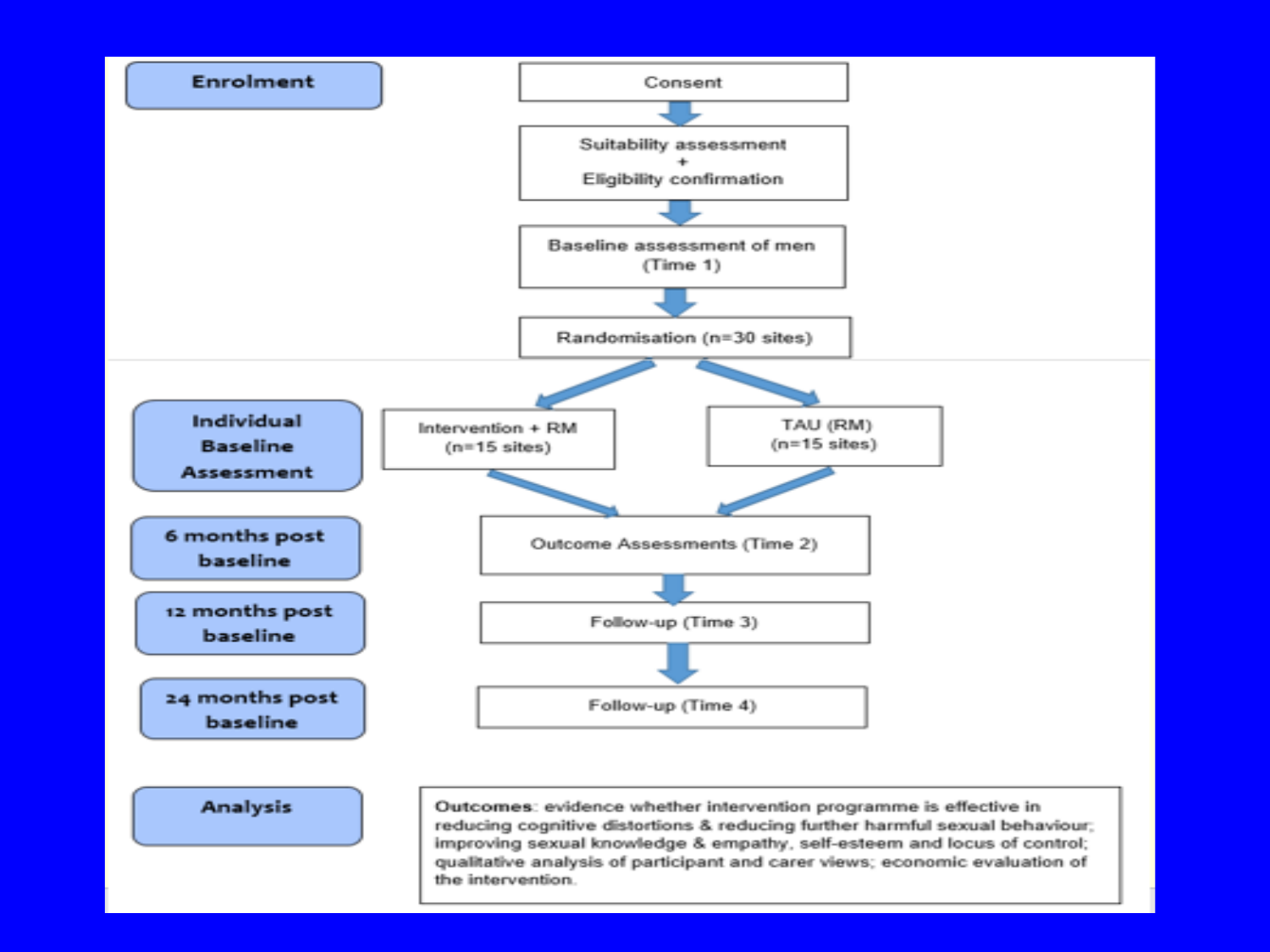### **Summary and Conclusions**

- **The prevalence (and recidivism) rates for sex offending behaviour amongst men with ID is unclear**
- **HSB is one of most common reasons for referrals to forensic LD services**
- **There is some indicative evidence that sexual knowledge, cognitions/attitudes towards offending and offending rates can be improved following treatment**
- **Structured group-based CBT interventions result in better outcomes than drug, counselling or regime-based interventions**
- **Studies to date are quite limited – with no controlled trials and small and heterogeneous samples**
- **A multi-centre cRCT is currently underway (HaSB-IDD)**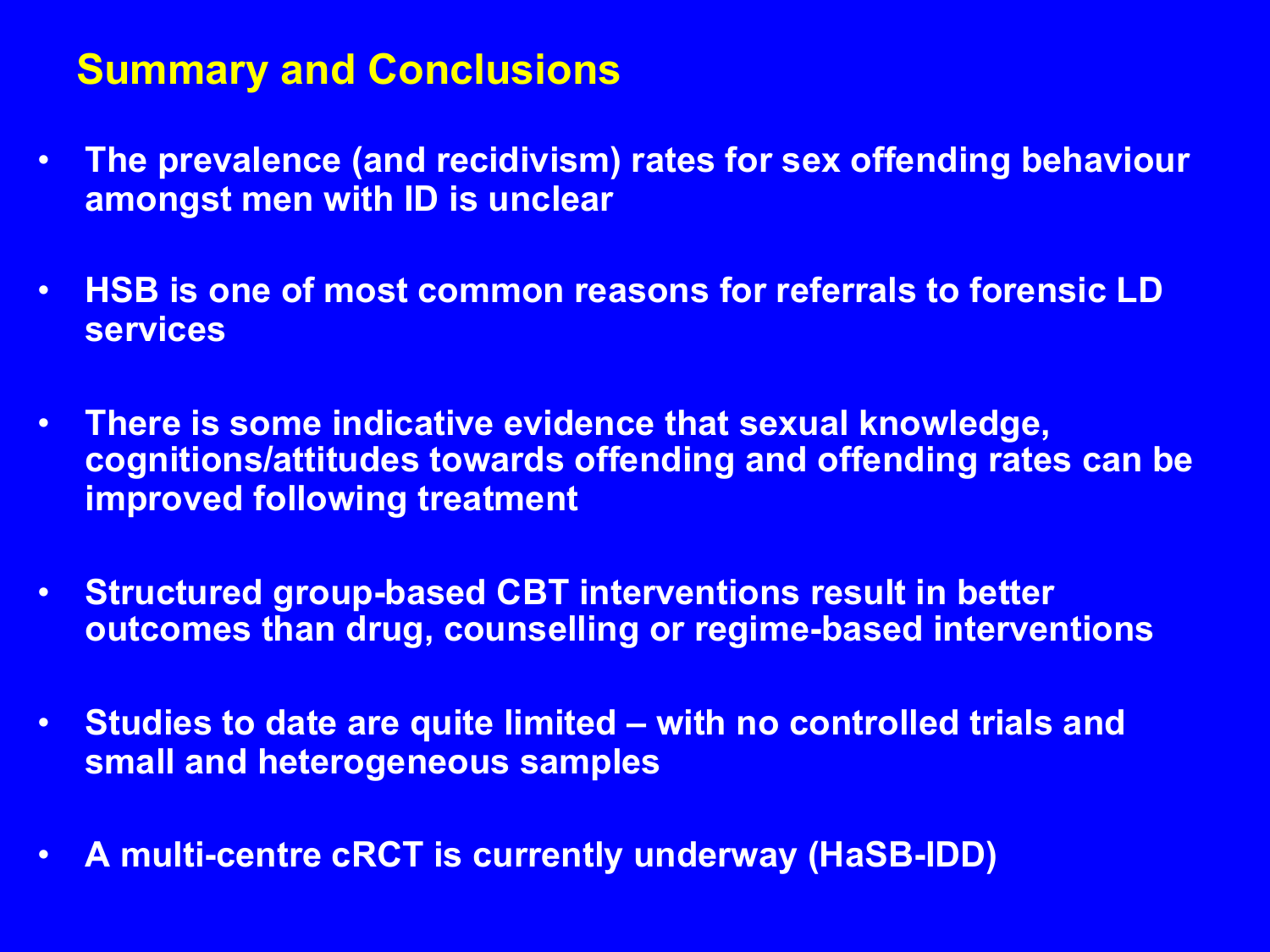# **Treatment Over 24 Months – Sexual Offences** *Lindsay et al. (2012) Psychiatry, Psychology & Law*